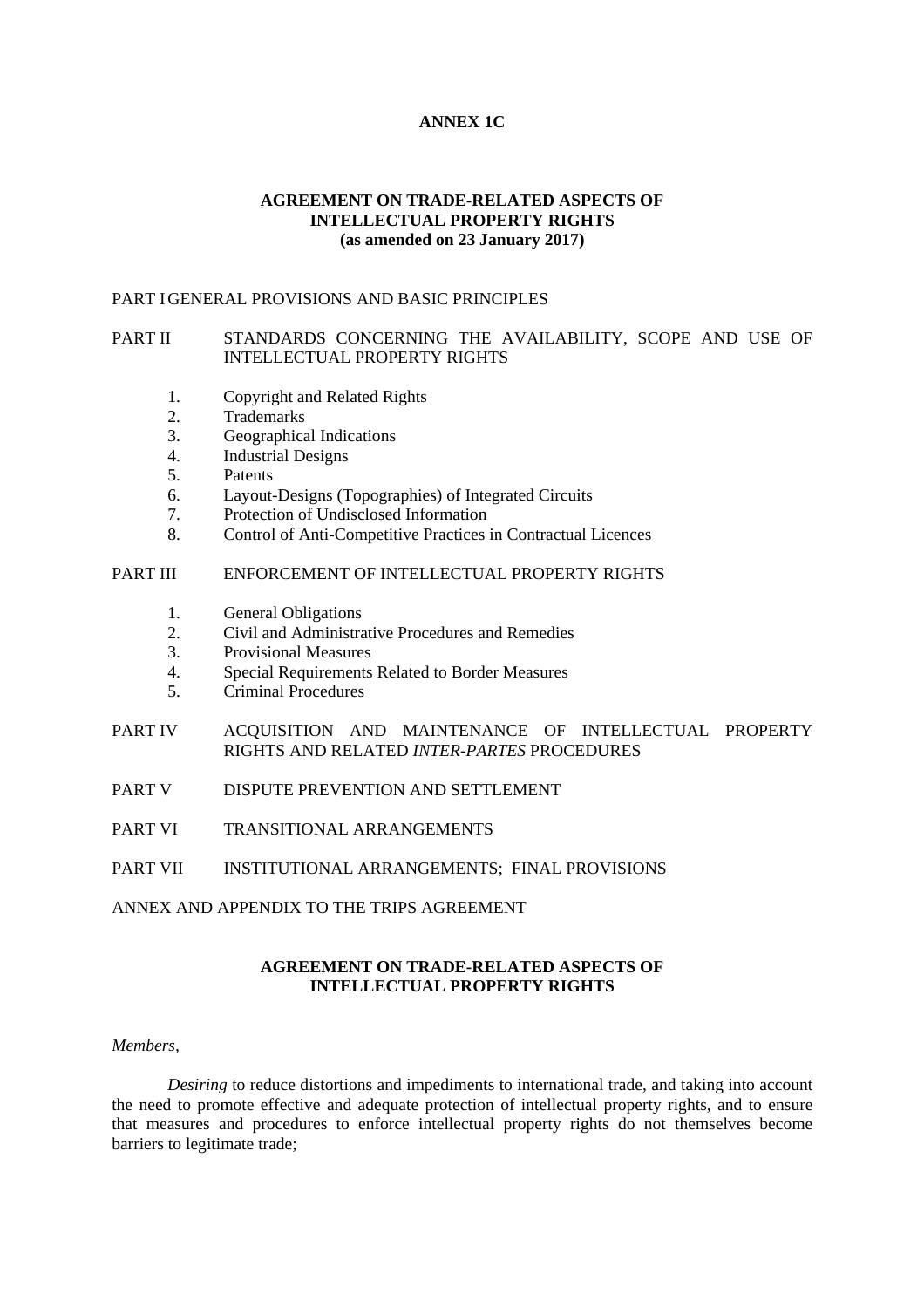*Recognizing*, to this end, the need for new rules and disciplines concerning:

- (a) the applicability of the basic principles of GATT 1994 and of relevant international intellectual property agreements or conventions;
- (b) the provision of adequate standards and principles concerning the availability, scope and use of trade-related intellectual property rights;
- (c) the provision of effective and appropriate means for the enforcement of trade-related intellectual property rights, taking into account differences in national legal systems;
- (d) the provision of effective and expeditious procedures for the multilateral prevention and settlement of disputes between governments; and
- (e) transitional arrangements aiming at the fullest participation in the results of the negotiations;

*Recognizing* the need for a multilateral framework of principles, rules and disciplines dealing with international trade in counterfeit goods;

*Recognizing* that intellectual property rights are private rights;

*Recognizing* the underlying public policy objectives of national systems for the protection of intellectual property, including developmental and technological objectives;

*Recognizing* also the special needs of the least-developed country Members in respect of maximum flexibility in the domestic implementation of laws and regulations in order to enable them to create a sound and viable technological base;

*Emphasizing* the importance of reducing tensions by reaching strengthened commitments to resolve disputes on trade-related intellectual property issues through multilateral procedures;

*Desiring* to establish a mutually supportive relationship between the WTO and the World Intellectual Property Organization (referred to in this Agreement as "WIPO") as well as other relevant international organizations;

*Hereby agree* as follows:

# PART I

# GENERAL PROVISIONS AND BASIC PRINCIPLES

# *Article 1*

### *Nature and Scope of Obligations*

1. Members shall give effect to the provisions of this Agreement. Members may, but shall not be obliged to, implement in their law more extensive protection than is required by this Agreement, provided that such protection does not contravene the provisions of this Agreement. Members shall be free to determine the appropriate method of implementing the provisions of this Agreement within their own legal system and practice.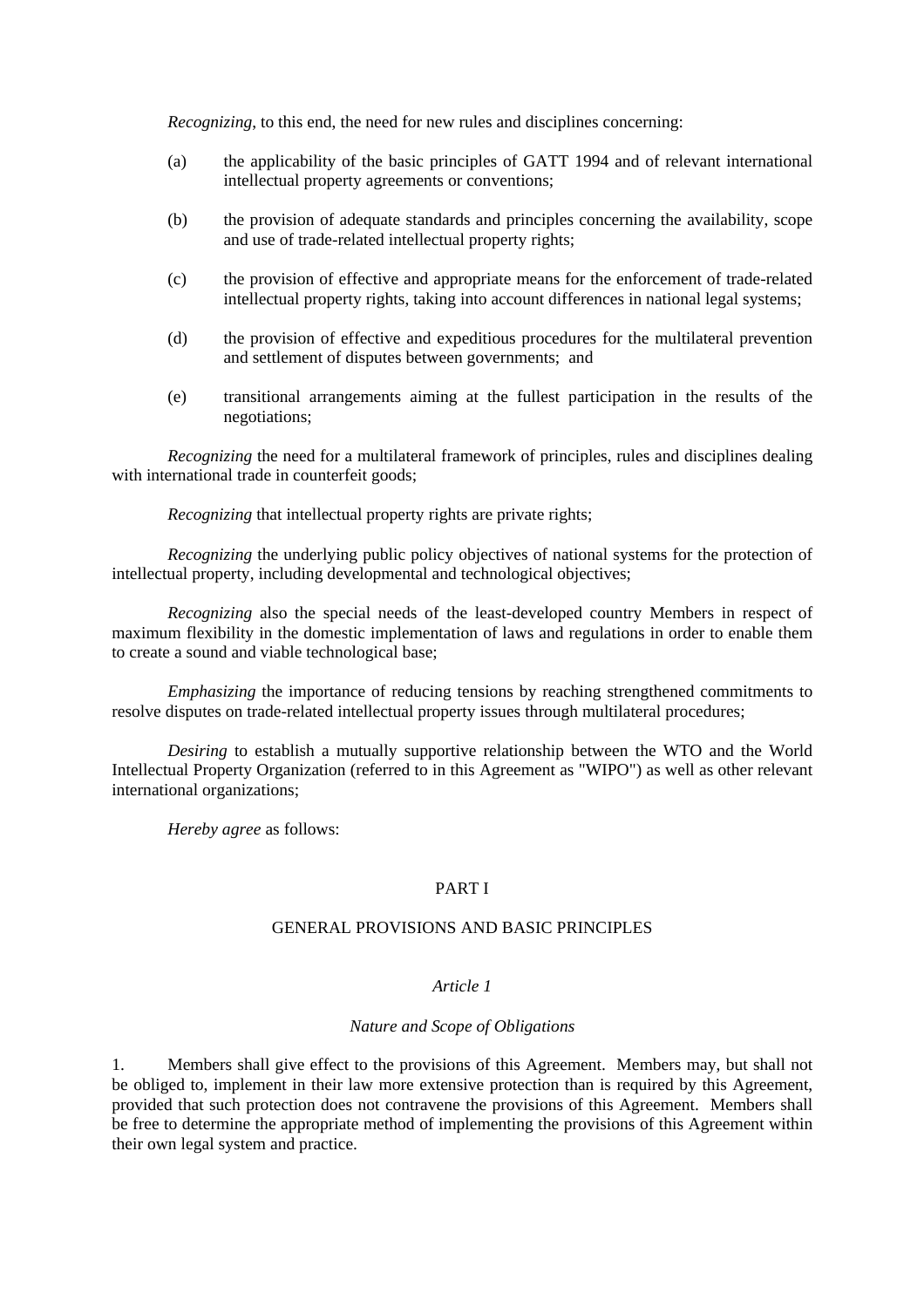2. For the purposes of this Agreement, the term "intellectual property" refers to all categories of intellectual property that are the subject of Sections 1 through 7 of Part II.

3. Members shall accord the treatment provided for in this Agreement to the nationals of other Members.<sup>1</sup> In respect of the relevant intellectual property right, the nationals of other Members shall be understood as those natural or legal persons that would meet the criteria for eligibility for protection provided for in the Paris Convention (1967), the Berne Convention (1971), the Rome Convention and the Treaty on Intellectual Property in Respect of Integrated Circuits, were all Members of the WTO members of those conventions.<sup>2</sup> Any Member availing itself of the possibilities provided in paragraph 3 of Article 5 or paragraph 2 of Article 6 of the Rome Convention shall make a notification as foreseen in those provisions to the Council for Trade-Related Aspects of Intellectual Property Rights (the "Council for TRIPS").

### *Article 2*

## *Intellectual Property Conventions*

1. In respect of Parts II, III and IV of this Agreement, Members shall comply with Articles 1 through 12, and Article 19, of the Paris Convention (1967).

2. Nothing in Parts I to IV of this Agreement shall derogate from existing obligations that Members may have to each other under the Paris Convention, the Berne Convention, the Rome Convention and the Treaty on Intellectual Property in Respect of Integrated Circuits.

#### *Article 3*

### *National Treatment*

1. Each Member shall accord to the nationals of other Members treatment no less favourable than that it accords to its own nationals with regard to the protection<sup>3</sup> of intellectual property, subject to the exceptions already provided in, respectively, the Paris Convention (1967), the Berne Convention (1971), the Rome Convention or the Treaty on Intellectual Property in Respect of Integrated Circuits. In respect of performers, producers of phonograms and broadcasting organizations, this obligation only applies in respect of the rights provided under this Agreement. Any Member availing itself of the possibilities provided in Article 6 of the Berne Convention (1971) or paragraph 1(b) of Article 16 of the Rome Convention shall make a notification as foreseen in those provisions to the Council for TRIPS.

<sup>&</sup>lt;u>1</u> <sup>1</sup> When "nationals" are referred to in this Agreement, they shall be deemed, in the case of a separate customs territory Member of the WTO, to mean persons, natural or legal, who are domiciled or who have a real and effective industrial or commercial establishment in that customs territory.

 $<sup>2</sup>$  In this Agreement, "Paris Convention" refers to the Paris Convention for the Protection of Industrial</sup> Property; "Paris Convention (1967)" refers to the Stockholm Act of this Convention of 14 July 1967. "Berne Convention" refers to the Berne Convention for the Protection of Literary and Artistic Works; "Berne Convention (1971)" refers to the Paris Act of this Convention of 24 July 1971. "Rome Convention" refers to the International Convention for the Protection of Performers, Producers of Phonograms and Broadcasting Organizations, adopted at Rome on 26 October 1961. "Treaty on Intellectual Property in Respect of Integrated Circuits" (IPIC Treaty) refers to the Treaty on Intellectual Property in Respect of Integrated Circuits, adopted at Washington on 26 May 1989. "WTO Agreement" refers to the Agreement Establishing the WTO. 3

 $\frac{1}{3}$  For the purposes of Articles 3 and 4, "protection" shall include matters affecting the availability, acquisition, scope, maintenance and enforcement of intellectual property rights as well as those matters affecting the use of intellectual property rights specifically addressed in this Agreement.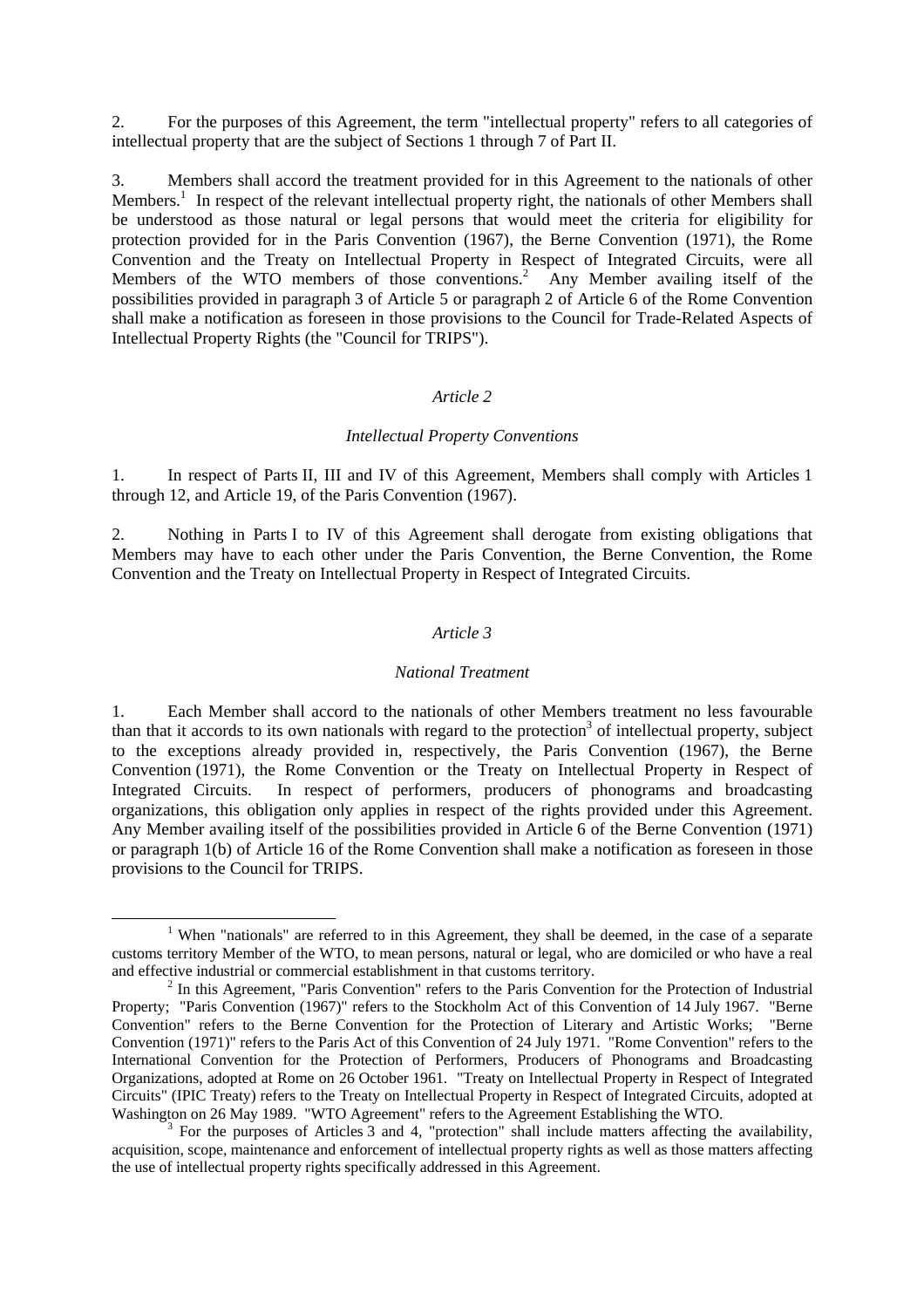2. Members may avail themselves of the exceptions permitted under paragraph 1 in relation to judicial and administrative procedures, including the designation of an address for service or the appointment of an agent within the jurisdiction of a Member, only where such exceptions are necessary to secure compliance with laws and regulations which are not inconsistent with the provisions of this Agreement and where such practices are not applied in a manner which would constitute a disguised restriction on trade.

# *Article 4*

#### *Most-Favoured-Nation Treatment*

 With regard to the protection of intellectual property, any advantage, favour, privilege or immunity granted by a Member to the nationals of any other country shall be accorded immediately and unconditionally to the nationals of all other Members. Exempted from this obligation are any advantage, favour, privilege or immunity accorded by a Member:

- (a) deriving from international agreements on judicial assistance or law enforcement of a general nature and not particularly confined to the protection of intellectual property;
- (b) granted in accordance with the provisions of the Berne Convention (1971) or the Rome Convention authorizing that the treatment accorded be a function not of national treatment but of the treatment accorded in another country;
- (c) in respect of the rights of performers, producers of phonograms and broadcasting organizations not provided under this Agreement;
- (d) deriving from international agreements related to the protection of intellectual property which entered into force prior to the entry into force of the WTO Agreement, provided that such agreements are notified to the Council for TRIPS and do not constitute an arbitrary or unjustifiable discrimination against nationals of other Members.

# *Article 5*

## *Multilateral Agreements on Acquisition or Maintenance of Protection*

 The obligations under Articles 3 and 4 do not apply to procedures provided in multilateral agreements concluded under the auspices of WIPO relating to the acquisition or maintenance of intellectual property rights.

### *Article 6*

#### *Exhaustion*

 For the purposes of dispute settlement under this Agreement, subject to the provisions of Articles 3 and 4 nothing in this Agreement shall be used to address the issue of the exhaustion of intellectual property rights.

# *Article 7*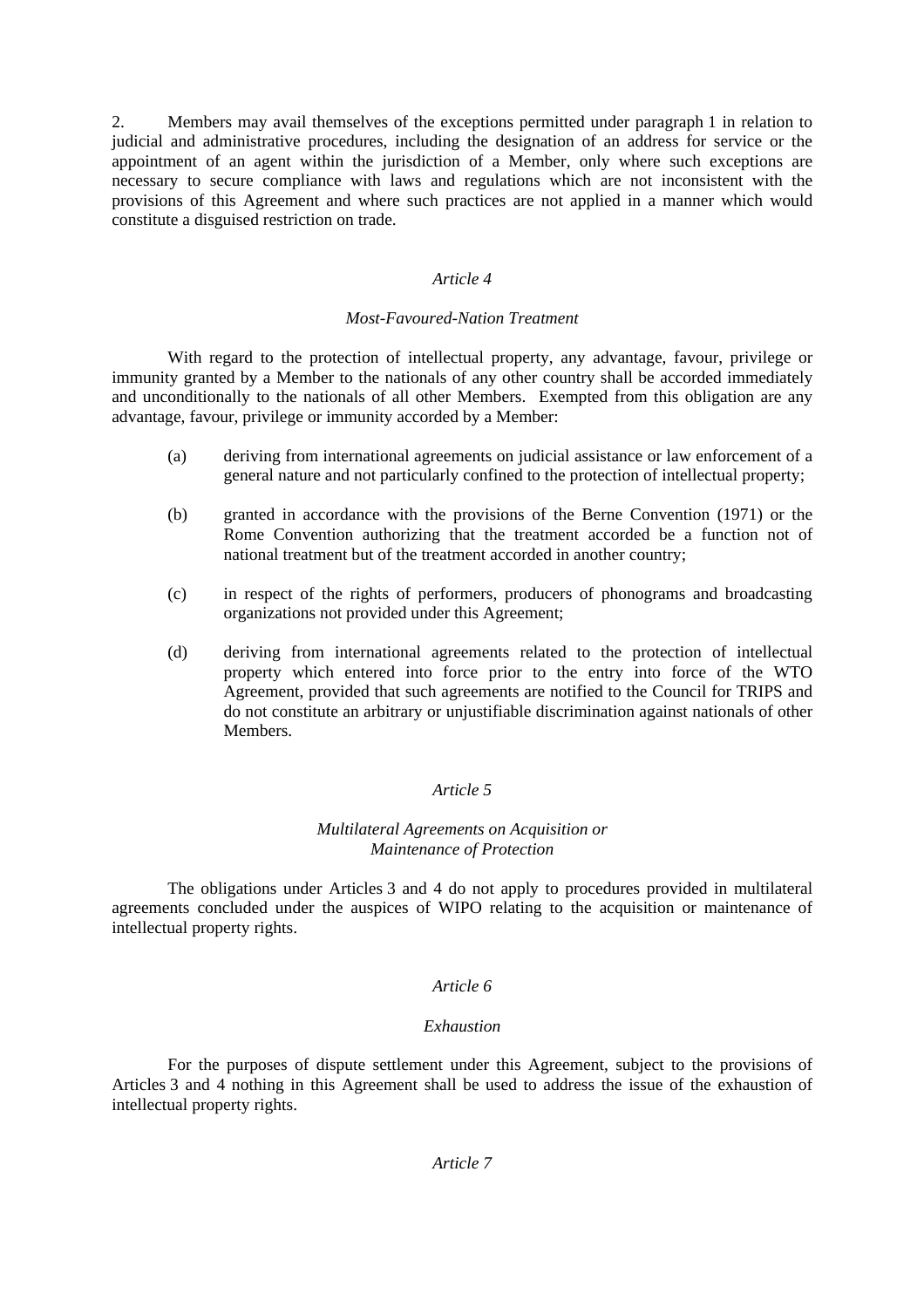#### *Objectives*

 The protection and enforcement of intellectual property rights should contribute to the promotion of technological innovation and to the transfer and dissemination of technology, to the mutual advantage of producers and users of technological knowledge and in a manner conducive to social and economic welfare, and to a balance of rights and obligations.

# *Article 8*

# *Principles*

1. Members may, in formulating or amending their laws and regulations, adopt measures necessary to protect public health and nutrition, and to promote the public interest in sectors of vital importance to their socio-economic and technological development, provided that such measures are consistent with the provisions of this Agreement.

2. Appropriate measures, provided that they are consistent with the provisions of this Agreement, may be needed to prevent the abuse of intellectual property rights by right holders or the resort to practices which unreasonably restrain trade or adversely affect the international transfer of technology.

# PART II

## STANDARDS CONCERNING THE AVAILABILITY, SCOPE AND USE OF INTELLECTUAL PROPERTY RIGHTS

# SECTION 1: COPYRIGHT AND RELATED RIGHTS

### *Article 9*

### *Relation to the Berne Convention*

1. Members shall comply with Articles 1 through 21 of the Berne Convention (1971) and the Appendix thereto. However, Members shall not have rights or obligations under this Agreement in respect of the rights conferred under Article 6*bis* of that Convention or of the rights derived therefrom.

2. Copyright protection shall extend to expressions and not to ideas, procedures, methods of operation or mathematical concepts as such.

### *Article 10*

# *Computer Programs and Compilations of Data*

1. Computer programs, whether in source or object code, shall be protected as literary works under the Berne Convention (1971).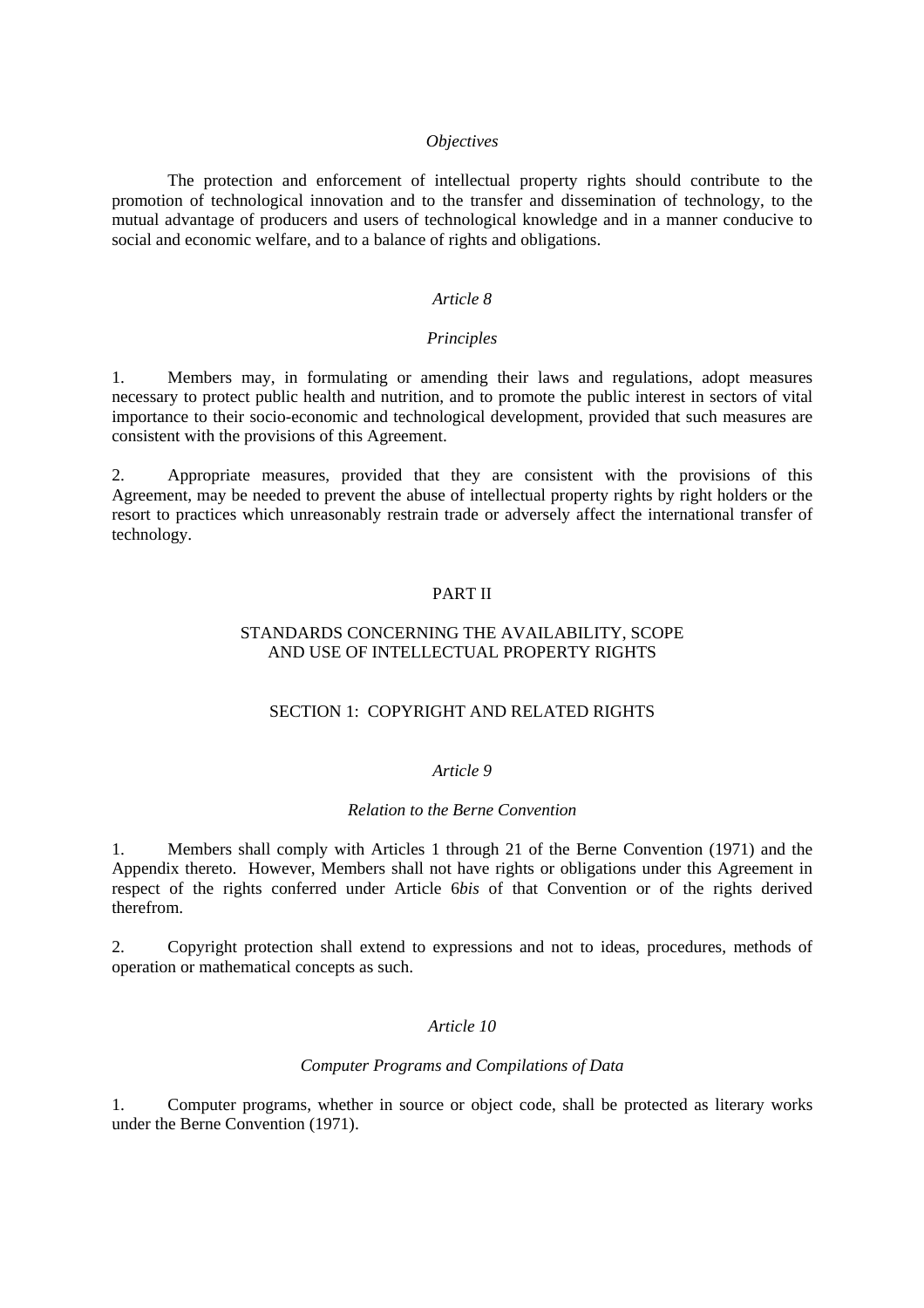2. Compilations of data or other material, whether in machine readable or other form, which by reason of the selection or arrangement of their contents constitute intellectual creations shall be protected as such. Such protection, which shall not extend to the data or material itself, shall be without prejudice to any copyright subsisting in the data or material itself.

#### *Article 11*

# *Rental Rights*

 In respect of at least computer programs and cinematographic works, a Member shall provide authors and their successors in title the right to authorize or to prohibit the commercial rental to the public of originals or copies of their copyright works. A Member shall be excepted from this obligation in respect of cinematographic works unless such rental has led to widespread copying of such works which is materially impairing the exclusive right of reproduction conferred in that Member on authors and their successors in title. In respect of computer programs, this obligation does not apply to rentals where the program itself is not the essential object of the rental.

## *Article 12*

## *Term of Protection*

 Whenever the term of protection of a work, other than a photographic work or a work of applied art, is calculated on a basis other than the life of a natural person, such term shall be no less than 50 years from the end of the calendar year of authorized publication, or, failing such authorized publication within 50 years from the making of the work, 50 years from the end of the calendar year of making.

### *Article 13*

#### *Limitations and Exceptions*

 Members shall confine limitations or exceptions to exclusive rights to certain special cases which do not conflict with a normal exploitation of the work and do not unreasonably prejudice the legitimate interests of the right holder.

### *Article 14*

### *Protection of Performers, Producers of Phonograms (Sound Recordings) and Broadcasting Organizations*

1. In respect of a fixation of their performance on a phonogram, performers shall have the possibility of preventing the following acts when undertaken without their authorization: the fixation of their unfixed performance and the reproduction of such fixation. Performers shall also have the possibility of preventing the following acts when undertaken without their authorization: the broadcasting by wireless means and the communication to the public of their live performance.

2. Producers of phonograms shall enjoy the right to authorize or prohibit the direct or indirect reproduction of their phonograms.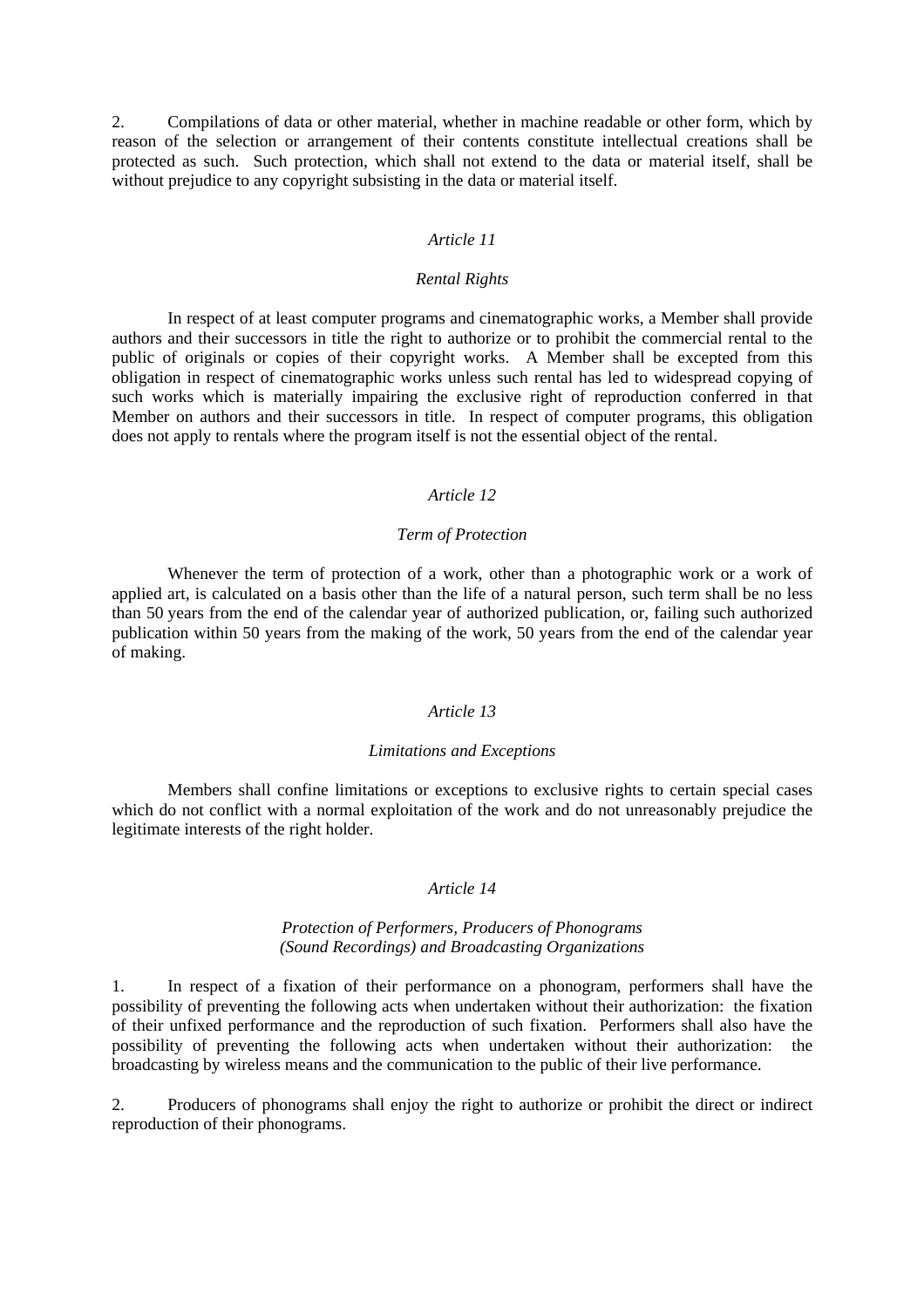3. Broadcasting organizations shall have the right to prohibit the following acts when undertaken without their authorization: the fixation, the reproduction of fixations, and the rebroadcasting by wireless means of broadcasts, as well as the communication to the public of television broadcasts of the same. Where Members do not grant such rights to broadcasting organizations, they shall provide owners of copyright in the subject matter of broadcasts with the possibility of preventing the above acts, subject to the provisions of the Berne Convention (1971).

4. The provisions of Article 11 in respect of computer programs shall apply *mutatis mutandis* to producers of phonograms and any other right holders in phonograms as determined in a Member's law. If on 15 April 1994 a Member has in force a system of equitable remuneration of right holders in respect of the rental of phonograms, it may maintain such system provided that the commercial rental of phonograms is not giving rise to the material impairment of the exclusive rights of reproduction of right holders.

5. The term of the protection available under this Agreement to performers and producers of phonograms shall last at least until the end of a period of 50 years computed from the end of the calendar year in which the fixation was made or the performance took place. The term of protection granted pursuant to paragraph 3 shall last for at least 20 years from the end of the calendar year in which the broadcast took place.

6. Any Member may, in relation to the rights conferred under paragraphs 1, 2 and 3, provide for conditions, limitations, exceptions and reservations to the extent permitted by the Rome Convention. However, the provisions of Article 18 of the Berne Convention (1971) shall also apply, *mutatis mutandis*, to the rights of performers and producers of phonograms in phonograms.

# SECTION 2: TRADEMARKS

# *Article 15*

# *Protectable Subject Matter*

1. Any sign, or any combination of signs, capable of distinguishing the goods or services of one undertaking from those of other undertakings, shall be capable of constituting a trademark. Such signs, in particular words including personal names, letters, numerals, figurative elements and combinations of colours as well as any combination of such signs, shall be eligible for registration as trademarks. Where signs are not inherently capable of distinguishing the relevant goods or services, Members may make registrability depend on distinctiveness acquired through use. Members may require, as a condition of registration, that signs be visually perceptible.

2. Paragraph 1 shall not be understood to prevent a Member from denying registration of a trademark on other grounds, provided that they do not derogate from the provisions of the Paris Convention (1967).

3. Members may make registrability depend on use. However, actual use of a trademark shall not be a condition for filing an application for registration. An application shall not be refused solely on the ground that intended use has not taken place before the expiry of a period of three years from the date of application.

4. The nature of the goods or services to which a trademark is to be applied shall in no case form an obstacle to registration of the trademark.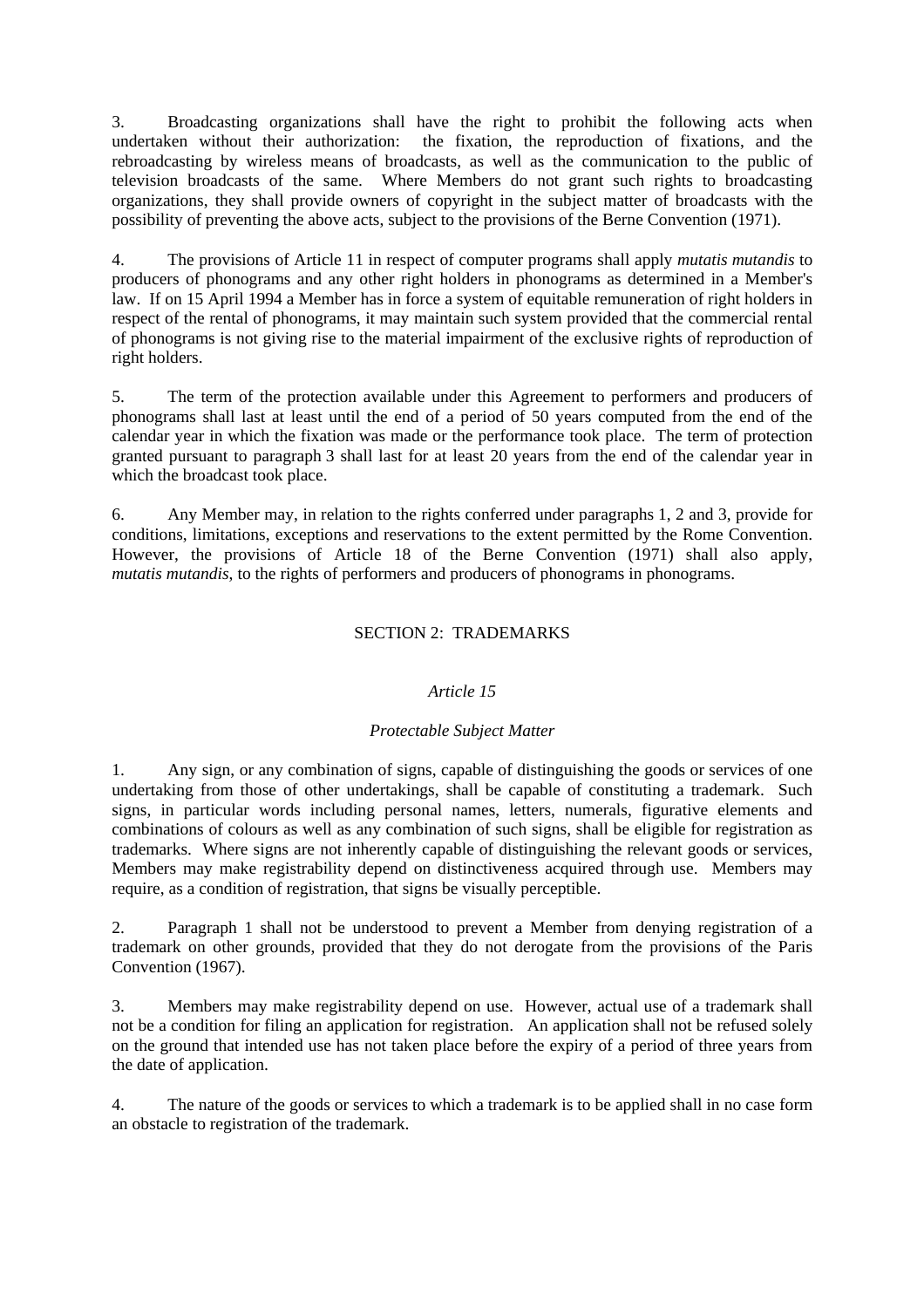5. Members shall publish each trademark either before it is registered or promptly after it is registered and shall afford a reasonable opportunity for petitions to cancel the registration. In addition, Members may afford an opportunity for the registration of a trademark to be opposed.

# *Article 16*

# *Rights Conferred*

1. The owner of a registered trademark shall have the exclusive right to prevent all third parties not having the owner's consent from using in the course of trade identical or similar signs for goods or services which are identical or similar to those in respect of which the trademark is registered where such use would result in a likelihood of confusion. In case of the use of an identical sign for identical goods or services, a likelihood of confusion shall be presumed. The rights described above shall not prejudice any existing prior rights, nor shall they affect the possibility of Members making rights available on the basis of use.

2. Article 6*bis* of the Paris Convention (1967) shall apply, *mutatis mutandis*, to services. In determining whether a trademark is well-known, Members shall take account of the knowledge of the trademark in the relevant sector of the public, including knowledge in the Member concerned which has been obtained as a result of the promotion of the trademark.

3. Article 6*bis* of the Paris Convention (1967) shall apply, *mutatis mutandis*, to goods or services which are not similar to those in respect of which a trademark is registered, provided that use of that trademark in relation to those goods or services would indicate a connection between those goods or services and the owner of the registered trademark and provided that the interests of the owner of the registered trademark are likely to be damaged by such use.

# *Article 17*

# *Exceptions*

 Members may provide limited exceptions to the rights conferred by a trademark, such as fair use of descriptive terms, provided that such exceptions take account of the legitimate interests of the owner of the trademark and of third parties.

# *Article 18*

# *Term of Protection*

 Initial registration, and each renewal of registration, of a trademark shall be for a term of no less than seven years. The registration of a trademark shall be renewable indefinitely.

# *Article 19*

# *Requirement of Use*

1. If use is required to maintain a registration, the registration may be cancelled only after an uninterrupted period of at least three years of non-use, unless valid reasons based on the existence of obstacles to such use are shown by the trademark owner. Circumstances arising independently of the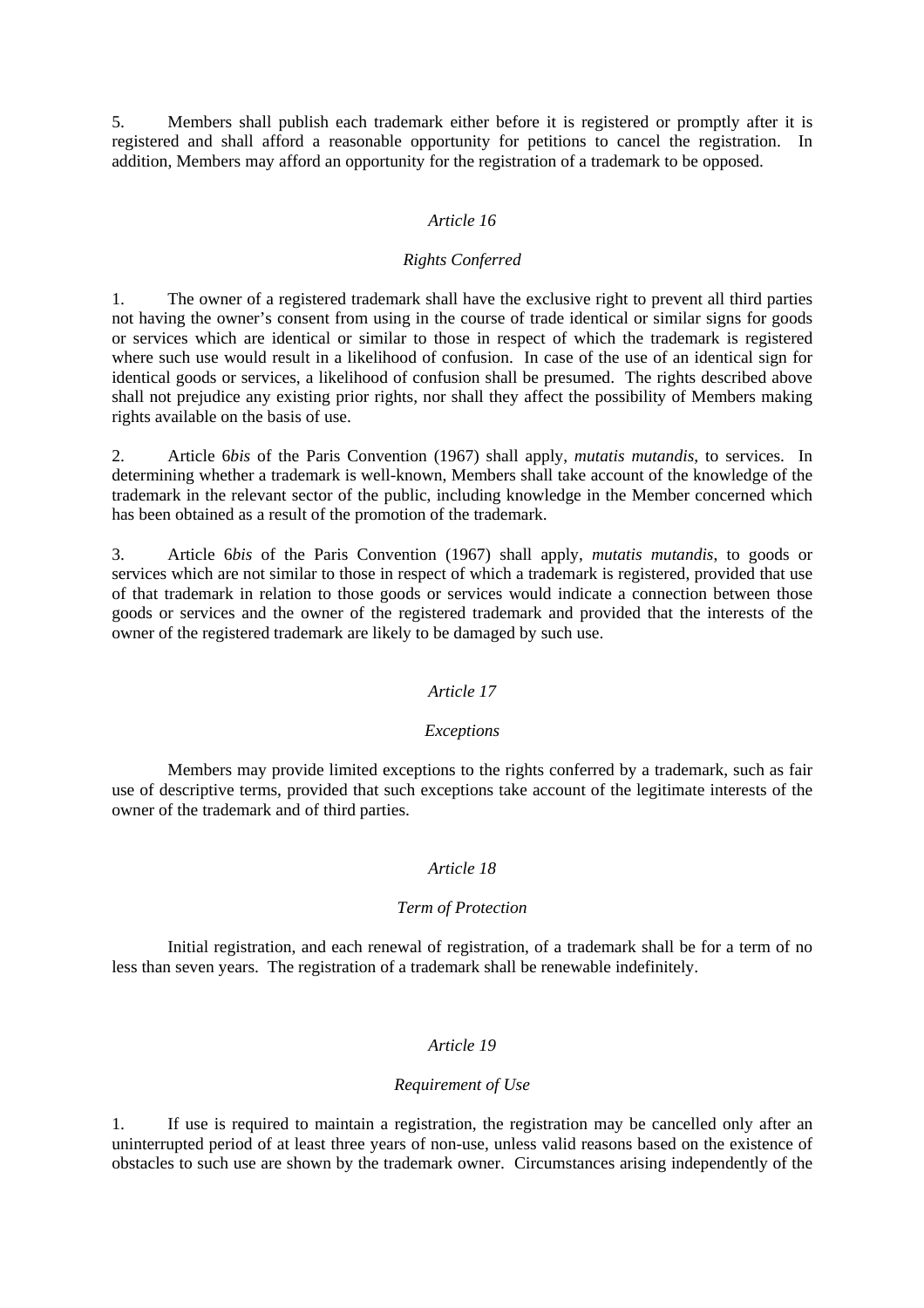will of the owner of the trademark which constitute an obstacle to the use of the trademark, such as import restrictions on or other government requirements for goods or services protected by the trademark, shall be recognized as valid reasons for non-use.

2. When subject to the control of its owner, use of a trademark by another person shall be recognized as use of the trademark for the purpose of maintaining the registration.

# *Article 20*

### *Other Requirements*

 The use of a trademark in the course of trade shall not be unjustifiably encumbered by special requirements, such as use with another trademark, use in a special form or use in a manner detrimental to its capability to distinguish the goods or services of one undertaking from those of other undertakings. This will not preclude a requirement prescribing the use of the trademark identifying the undertaking producing the goods or services along with, but without linking it to, the trademark distinguishing the specific goods or services in question of that undertaking.

# *Article 21*

# *Licensing and Assignment*

 Members may determine conditions on the licensing and assignment of trademarks, it being understood that the compulsory licensing of trademarks shall not be permitted and that the owner of a registered trademark shall have the right to assign the trademark with or without the transfer of the business to which the trademark belongs.

# SECTION 3: GEOGRAPHICAL INDICATIONS

# *Article 22*

# *Protection of Geographical Indications*

1. Geographical indications are, for the purposes of this Agreement, indications which identify a good as originating in the territory of a Member, or a region or locality in that territory, where a given quality, reputation or other characteristic of the good is essentially attributable to its geographical origin.

2. In respect of geographical indications, Members shall provide the legal means for interested parties to prevent:

- (a) the use of any means in the designation or presentation of a good that indicates or suggests that the good in question originates in a geographical area other than the true place of origin in a manner which misleads the public as to the geographical origin of the good;
- (b) any use which constitutes an act of unfair competition within the meaning of Article 10*bis* of the Paris Convention (1967).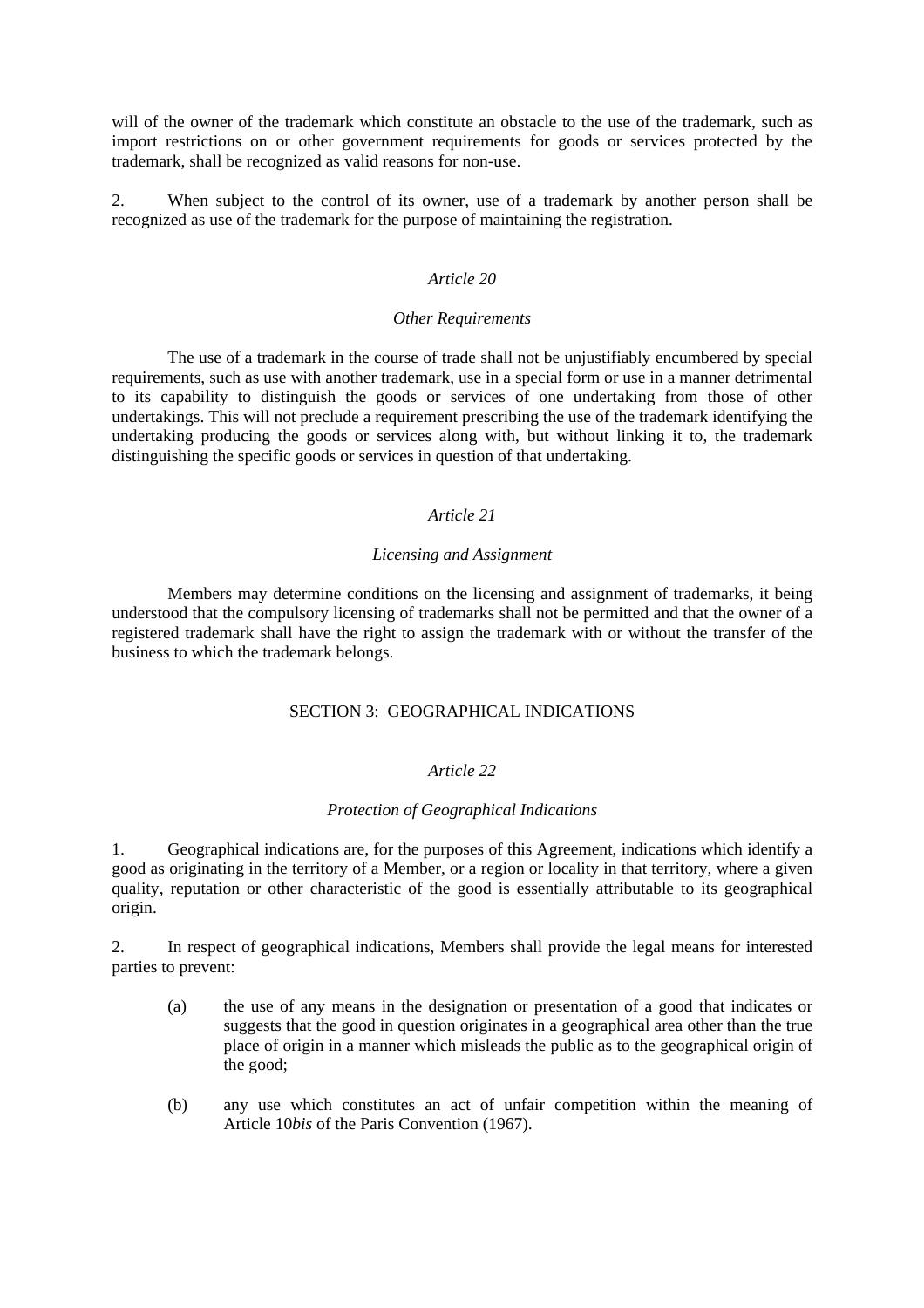3. A Member shall, *ex officio* if its legislation so permits or at the request of an interested party, refuse or invalidate the registration of a trademark which contains or consists of a geographical indication with respect to goods not originating in the territory indicated, if use of the indication in the trademark for such goods in that Member is of such a nature as to mislead the public as to the true place of origin.

4. The protection under paragraphs 1, 2 and 3 shall be applicable against a geographical indication which, although literally true as to the territory, region or locality in which the goods originate, falsely represents to the public that the goods originate in another territory.

# *Article 23*

# *Additional Protection for Geographical Indications for Wines and Spirits*

1. Each Member shall provide the legal means for interested parties to prevent use of a geographical indication identifying wines for wines not originating in the place indicated by the geographical indication in question or identifying spirits for spirits not originating in the place indicated by the geographical indication in question, even where the true origin of the goods is indicated or the geographical indication is used in translation or accompanied by expressions such as "kind", "type", "style", "imitation" or the like. $4$ 

2. The registration of a trademark for wines which contains or consists of a geographical indication identifying wines or for spirits which contains or consists of a geographical indication identifying spirits shall be refused or invalidated, *ex officio* if a Member's legislation so permits or at the request of an interested party, with respect to such wines or spirits not having this origin.

3. In the case of homonymous geographical indications for wines, protection shall be accorded to each indication, subject to the provisions of paragraph 4 of Article 22. Each Member shall determine the practical conditions under which the homonymous indications in question will be differentiated from each other, taking into account the need to ensure equitable treatment of the producers concerned and that consumers are not misled.

4. In order to facilitate the protection of geographical indications for wines, negotiations shall be undertaken in the Council for TRIPS concerning the establishment of a multilateral system of notification and registration of geographical indications for wines eligible for protection in those Members participating in the system.

# *Article 24*

# *International Negotiations; Exceptions*

1. Members agree to enter into negotiations aimed at increasing the protection of individual geographical indications under Article 23. The provisions of paragraphs 4 through 8 below shall not be used by a Member to refuse to conduct negotiations or to conclude bilateral or multilateral agreements. In the context of such negotiations, Members shall be willing to consider the continued applicability of these provisions to individual geographical indications whose use was the subject of such negotiations.

 $\overline{a}$ <sup>4</sup> Notwithstanding the first sentence of Article 42, Members may, with respect to these obligations, instead provide for enforcement by administrative action.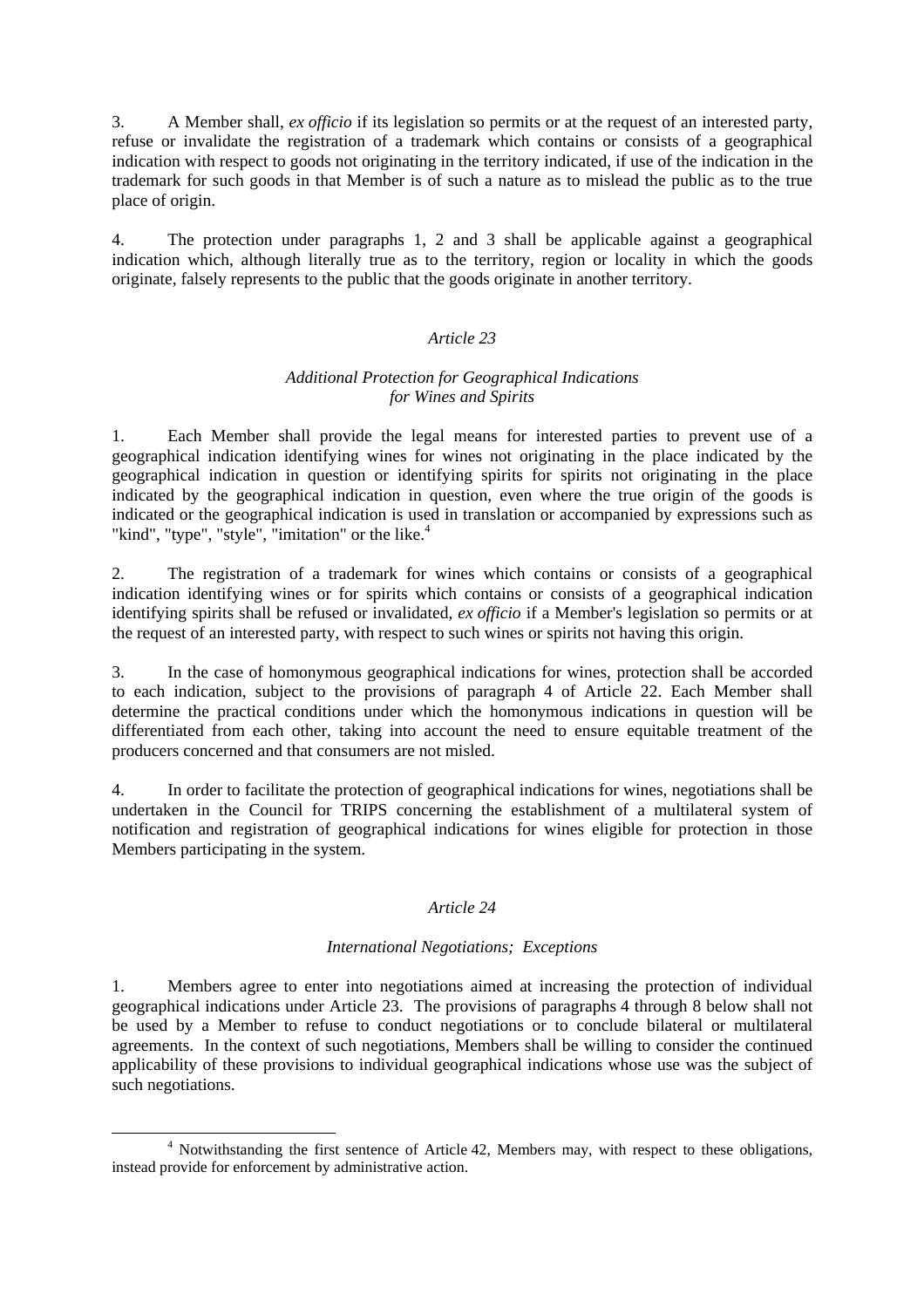2. The Council for TRIPS shall keep under review the application of the provisions of this Section; the first such review shall take place within two years of the entry into force of the WTO Agreement. Any matter affecting the compliance with the obligations under these provisions may be drawn to the attention of the Council, which, at the request of a Member, shall consult with any Member or Members in respect of such matter in respect of which it has not been possible to find a satisfactory solution through bilateral or plurilateral consultations between the Members concerned. The Council shall take such action as may be agreed to facilitate the operation and further the objectives of this Section.

3. In implementing this Section, a Member shall not diminish the protection of geographical indications that existed in that Member immediately prior to the date of entry into force of the WTO Agreement.

4. Nothing in this Section shall require a Member to prevent continued and similar use of a particular geographical indication of another Member identifying wines or spirits in connection with goods or services by any of its nationals or domiciliaries who have used that geographical indication in a continuous manner with regard to the same or related goods or services in the territory of that Member either (*a*) for at least 10 years preceding 15 April 1994 or (*b*) in good faith preceding that date.

5. Where a trademark has been applied for or registered in good faith, or where rights to a trademark have been acquired through use in good faith either:

- (a) before the date of application of these provisions in that Member as defined in Part VI: or
- (b) before the geographical indication is protected in its country of origin;

measures adopted to implement this Section shall not prejudice eligibility for or the validity of the registration of a trademark, or the right to use a trademark, on the basis that such a trademark is identical with, or similar to, a geographical indication.

6. Nothing in this Section shall require a Member to apply its provisions in respect of a geographical indication of any other Member with respect to goods or services for which the relevant indication is identical with the term customary in common language as the common name for such goods or services in the territory of that Member. Nothing in this Section shall require a Member to apply its provisions in respect of a geographical indication of any other Member with respect to products of the vine for which the relevant indication is identical with the customary name of a grape variety existing in the territory of that Member as of the date of entry into force of the WTO Agreement.

7. A Member may provide that any request made under this Section in connection with the use or registration of a trademark must be presented within five years after the adverse use of the protected indication has become generally known in that Member or after the date of registration of the trademark in that Member provided that the trademark has been published by that date, if such date is earlier than the date on which the adverse use became generally known in that Member, provided that the geographical indication is not used or registered in bad faith.

8. The provisions of this Section shall in no way prejudice the right of any person to use, in the course of trade, that person's name or the name of that person's predecessor in business, except where such name is used in such a manner as to mislead the public.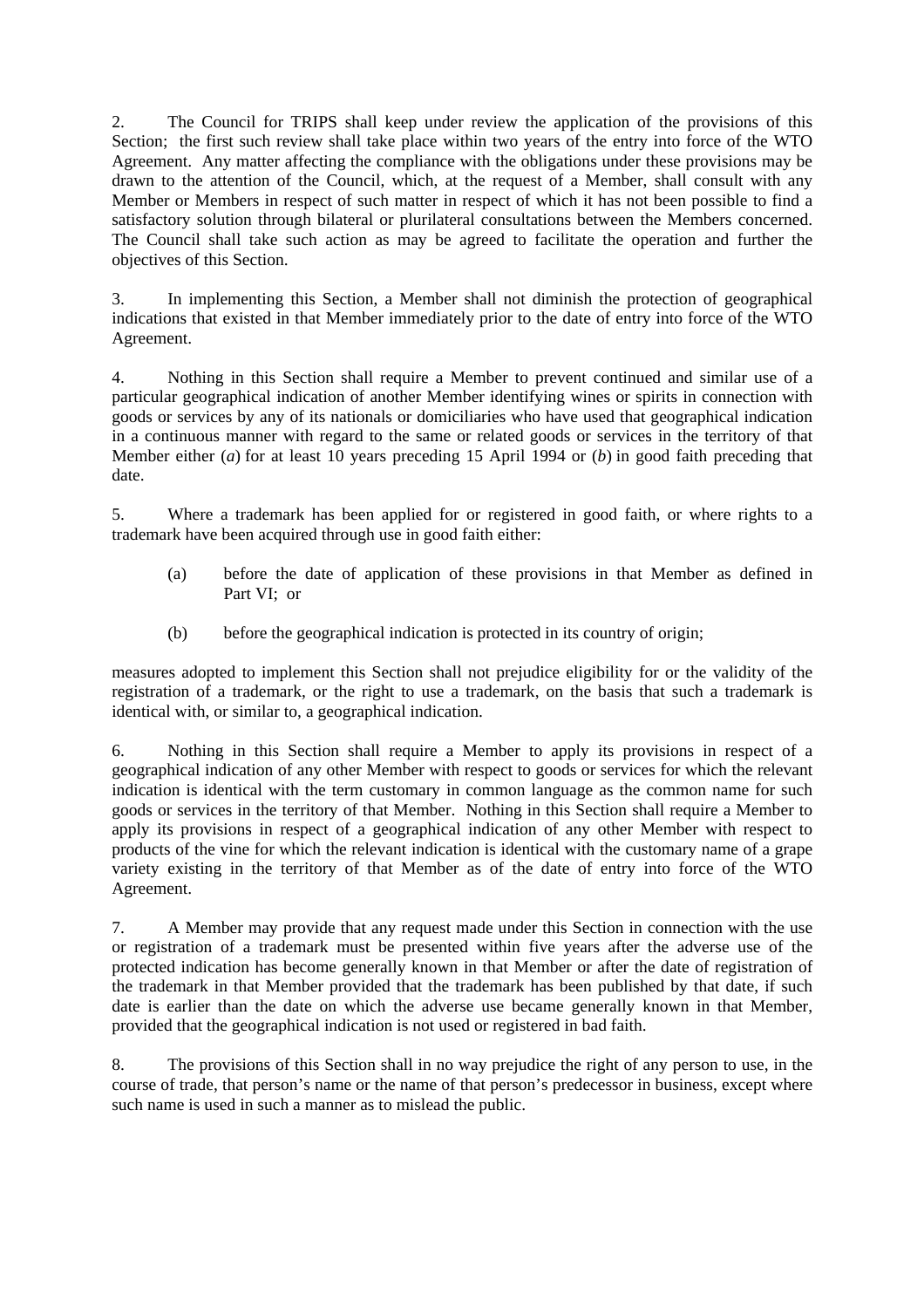9. There shall be no obligation under this Agreement to protect geographical indications which are not or cease to be protected in their country of origin, or which have fallen into disuse in that country.

# SECTION 4: INDUSTRIAL DESIGNS

# *Article 25*

### *Requirements for Protection*

1. Members shall provide for the protection of independently created industrial designs that are new or original. Members may provide that designs are not new or original if they do not significantly differ from known designs or combinations of known design features. Members may provide that such protection shall not extend to designs dictated essentially by technical or functional considerations.

2. Each Member shall ensure that requirements for securing protection for textile designs, in particular in regard to any cost, examination or publication, do not unreasonably impair the opportunity to seek and obtain such protection. Members shall be free to meet this obligation through industrial design law or through copyright law.

## *Article 26*

## *Protection*

1. The owner of a protected industrial design shall have the right to prevent third parties not having the owner's consent from making, selling or importing articles bearing or embodying a design which is a copy, or substantially a copy, of the protected design, when such acts are undertaken for commercial purposes.

2. Members may provide limited exceptions to the protection of industrial designs, provided that such exceptions do not unreasonably conflict with the normal exploitation of protected industrial designs and do not unreasonably prejudice the legitimate interests of the owner of the protected design, taking account of the legitimate interests of third parties.

3. The duration of protection available shall amount to at least 10 years.

# SECTION 5: PATENTS

# *Article 27*

### *Patentable Subject Matter*

1. Subject to the provisions of paragraphs 2 and 3, patents shall be available for any inventions, whether products or processes, in all fields of technology, provided that they are new, involve an inventive step and are capable of industrial application.<sup>5</sup> Subject to paragraph 4 of Article 65,

 $\frac{1}{5}$ <sup>5</sup> For the purposes of this Article, the terms "inventive step" and "capable of industrial application" may be deemed by a Member to be synonymous with the terms "non-obvious" and "useful" respectively.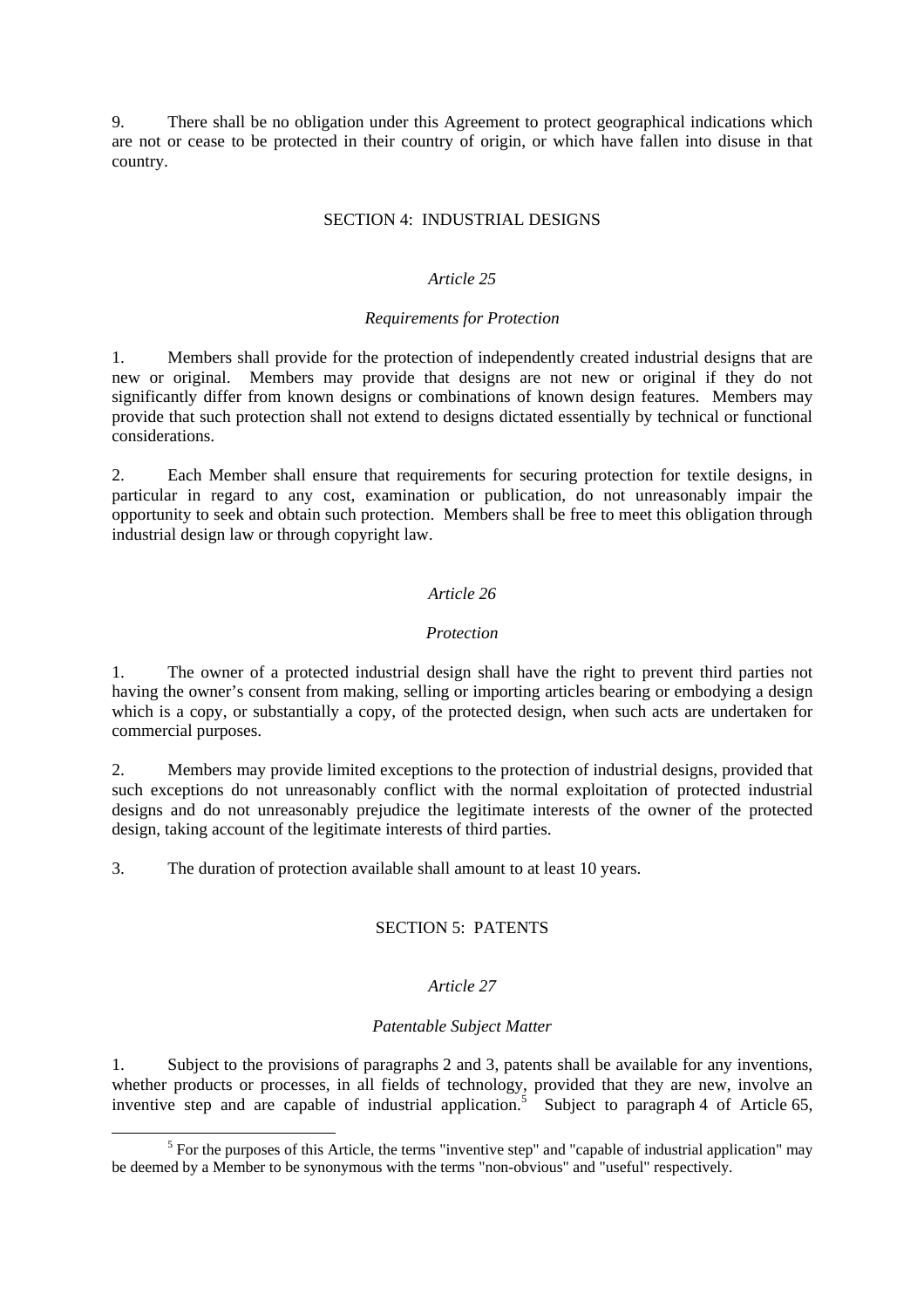paragraph 8 of Article 70 and paragraph 3 of this Article, patents shall be available and patent rights enjoyable without discrimination as to the place of invention, the field of technology and whether products are imported or locally produced.

2. Members may exclude from patentability inventions, the prevention within their territory of the commercial exploitation of which is necessary to protect *ordre public* or morality, including to protect human, animal or plant life or health or to avoid serious prejudice to the environment, provided that such exclusion is not made merely because the exploitation is prohibited by their law.

- 3. Members may also exclude from patentability:
	- (a) diagnostic, therapeutic and surgical methods for the treatment of humans or animals;
	- (b) plants and animals other than micro-organisms, and essentially biological processes for the production of plants or animals other than non-biological and microbiological processes. However, Members shall provide for the protection of plant varieties either by patents or by an effective *sui generis* system or by any combination thereof. The provisions of this subparagraph shall be reviewed four years after the date of entry into force of the WTO Agreement.

# *Article 28*

# *Rights Conferred*

- 1. A patent shall confer on its owner the following exclusive rights:
	- (a) where the subject matter of a patent is a product, to prevent third parties not having the owner's consent from the acts of: making, using, offering for sale, selling, or importing<sup>6</sup> for these purposes that product;
	- (b) where the subject matter of a patent is a process, to prevent third parties not having the owner's consent from the act of using the process, and from the acts of: using, offering for sale, selling, or importing for these purposes at least the product obtained directly by that process.

2. Patent owners shall also have the right to assign, or transfer by succession, the patent and to conclude licensing contracts.

# *Article 29*

# *Conditions on Patent Applicants*

1. Members shall require that an applicant for a patent shall disclose the invention in a manner sufficiently clear and complete for the invention to be carried out by a person skilled in the art and may require the applicant to indicate the best mode for carrying out the invention known to the inventor at the filing date or, where priority is claimed, at the priority date of the application.

2. Members may require an applicant for a patent to provide information concerning the applicant's corresponding foreign applications and grants.

 $\overline{6}$  $<sup>6</sup>$  This right, like all other rights conferred under this Agreement in respect of the use, sale, importation</sup> or other distribution of goods, is subject to the provisions of Article 6.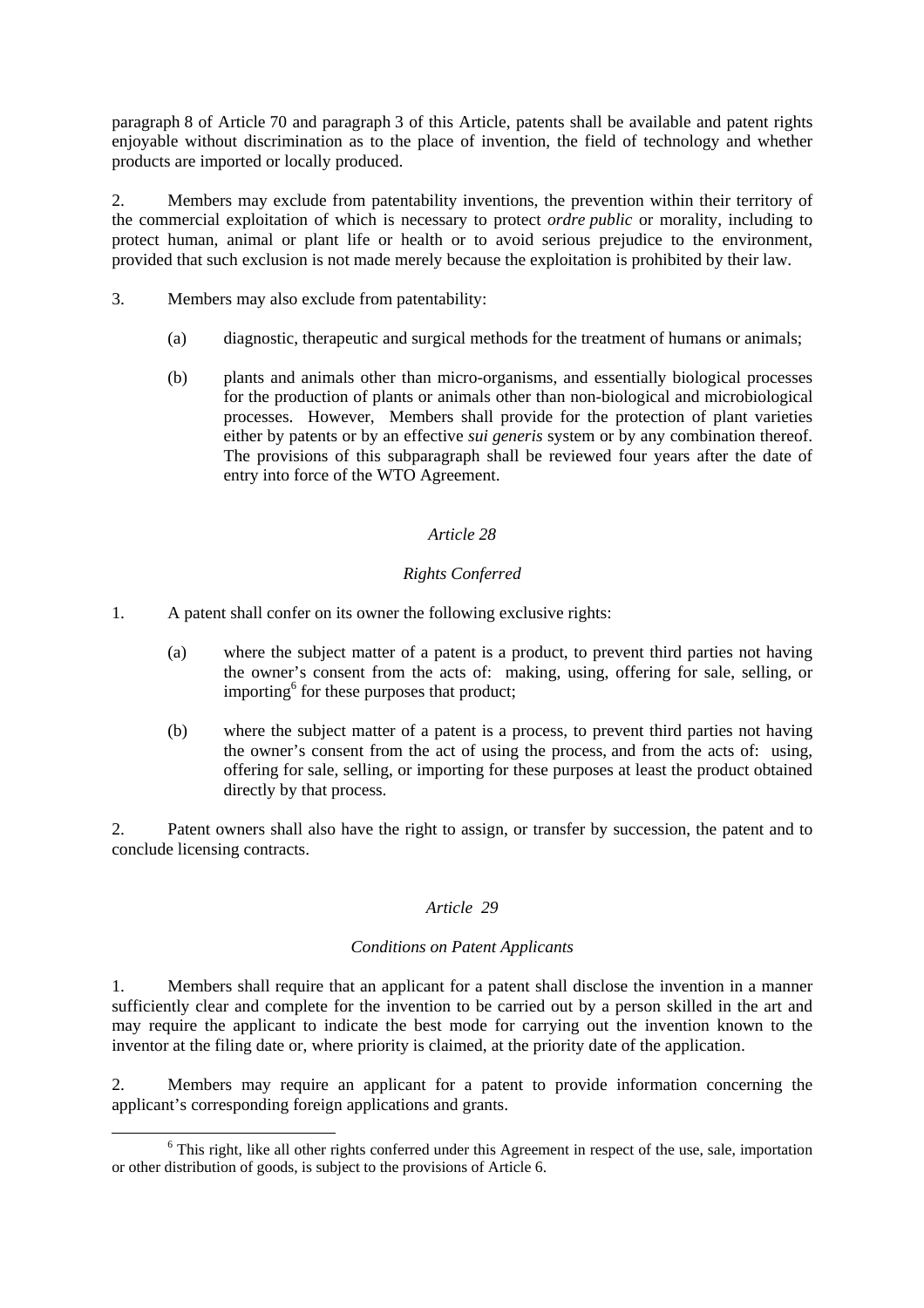# *Article 30*

## *Exceptions to Rights Conferred*

 Members may provide limited exceptions to the exclusive rights conferred by a patent, provided that such exceptions do not unreasonably conflict with a normal exploitation of the patent and do not unreasonably prejudice the legitimate interests of the patent owner, taking account of the legitimate interests of third parties.

# *Article 31*

## *Other Use Without Authorization of the Right Holder*

Where the law of a Member allows for other use<sup>7</sup> of the subject matter of a patent without the authorization of the right holder, including use by the government or third parties authorized by the government, the following provisions shall be respected:

- (a) authorization of such use shall be considered on its individual merits;
- (b) such use may only be permitted if, prior to such use, the proposed user has made efforts to obtain authorization from the right holder on reasonable commercial terms and conditions and that such efforts have not been successful within a reasonable period of time. This requirement may be waived by a Member in the case of a national emergency or other circumstances of extreme urgency or in cases of public non-commercial use. In situations of national emergency or other circumstances of extreme urgency, the right holder shall, nevertheless, be notified as soon as reasonably practicable. In the case of public non-commercial use, where the government or contractor, without making a patent search, knows or has demonstrable grounds to know that a valid patent is or will be used by or for the government, the right holder shall be informed promptly;
- (c) the scope and duration of such use shall be limited to the purpose for which it was authorized, and in the case of semi-conductor technology shall only be for public non-commercial use or to remedy a practice determined after judicial or administrative process to be anti-competitive;
- (d) such use shall be non-exclusive;
- (e) such use shall be non-assignable, except with that part of the enterprise or goodwill which enjoys such use;
- (f) any such use shall be authorized predominantly for the supply of the domestic market of the Member authorizing such use;
- (g) authorization for such use shall be liable, subject to adequate protection of the legitimate interests of the persons so authorized, to be terminated if and when the circumstances which led to it cease to exist and are unlikely to recur. The competent authority shall have the authority to review, upon motivated request, the continued existence of these circumstances;

 $\overline{\phantom{a}}$  $\frac{7}{7}$  "Other use" refers to use other than that allowed under Article 30.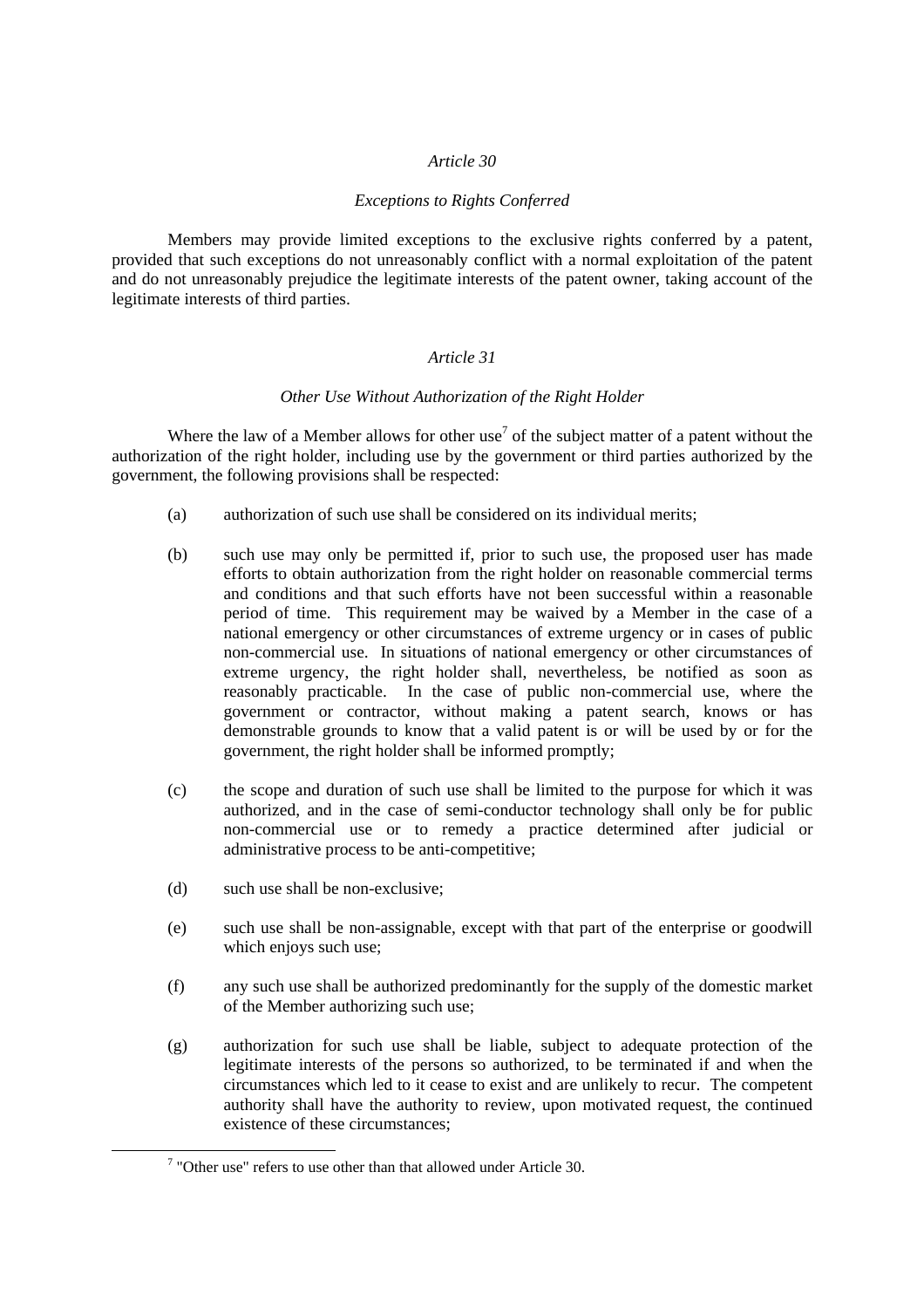- (h) the right holder shall be paid adequate remuneration in the circumstances of each case, taking into account the economic value of the authorization;
- (i) the legal validity of any decision relating to the authorization of such use shall be subject to judicial review or other independent review by a distinct higher authority in that Member;
- (j) any decision relating to the remuneration provided in respect of such use shall be subject to judicial review or other independent review by a distinct higher authority in that Member;
- (k) Members are not obliged to apply the conditions set forth in subparagraphs (b) and (f) where such use is permitted to remedy a practice determined after judicial or administrative process to be anti-competitive. The need to correct anti-competitive practices may be taken into account in determining the amount of remuneration in such cases. Competent authorities shall have the authority to refuse termination of authorization if and when the conditions which led to such authorization are likely to recur;
- (l) where such use is authorized to permit the exploitation of a patent ("the second patent") which cannot be exploited without infringing another patent ("the first patent"), the following additional conditions shall apply:
	- (i) the invention claimed in the second patent shall involve an important technical advance of considerable economic significance in relation to the invention claimed in the first patent;
	- (ii) the owner of the first patent shall be entitled to a cross-licence on reasonable terms to use the invention claimed in the second patent; and
	- (iii) the use authorized in respect of the first patent shall be nonassignable except with the assignment of the second patent.

# *Article 31bis*

1. The obligations of an exporting Member under Article 31(f) shall not apply with respect to the grant by it of a compulsory licence to the extent necessary for the purposes of production of a pharmaceutical product(s) and its export to an eligible importing Member(s) in accordance with the terms set out in paragraph 2 of the Annex to this Agreement.

2. Where a compulsory licence is granted by an exporting Member under the system set out in this Article and the Annex to this Agreement, adequate remuneration pursuant to Article 31(h) shall be paid in that Member taking into account the economic value to the importing Member of the use that has been authorized in the exporting Member. Where a compulsory licence is granted for the same products in the eligible importing Member, the obligation of that Member under Article 31(h) shall not apply in respect of those products for which remuneration in accordance with the first sentence of this paragraph is paid in the exporting Member.

3. With a view to harnessing economies of scale for the purposes of enhancing purchasing power for, and facilitating the local production of, pharmaceutical products: where a developing or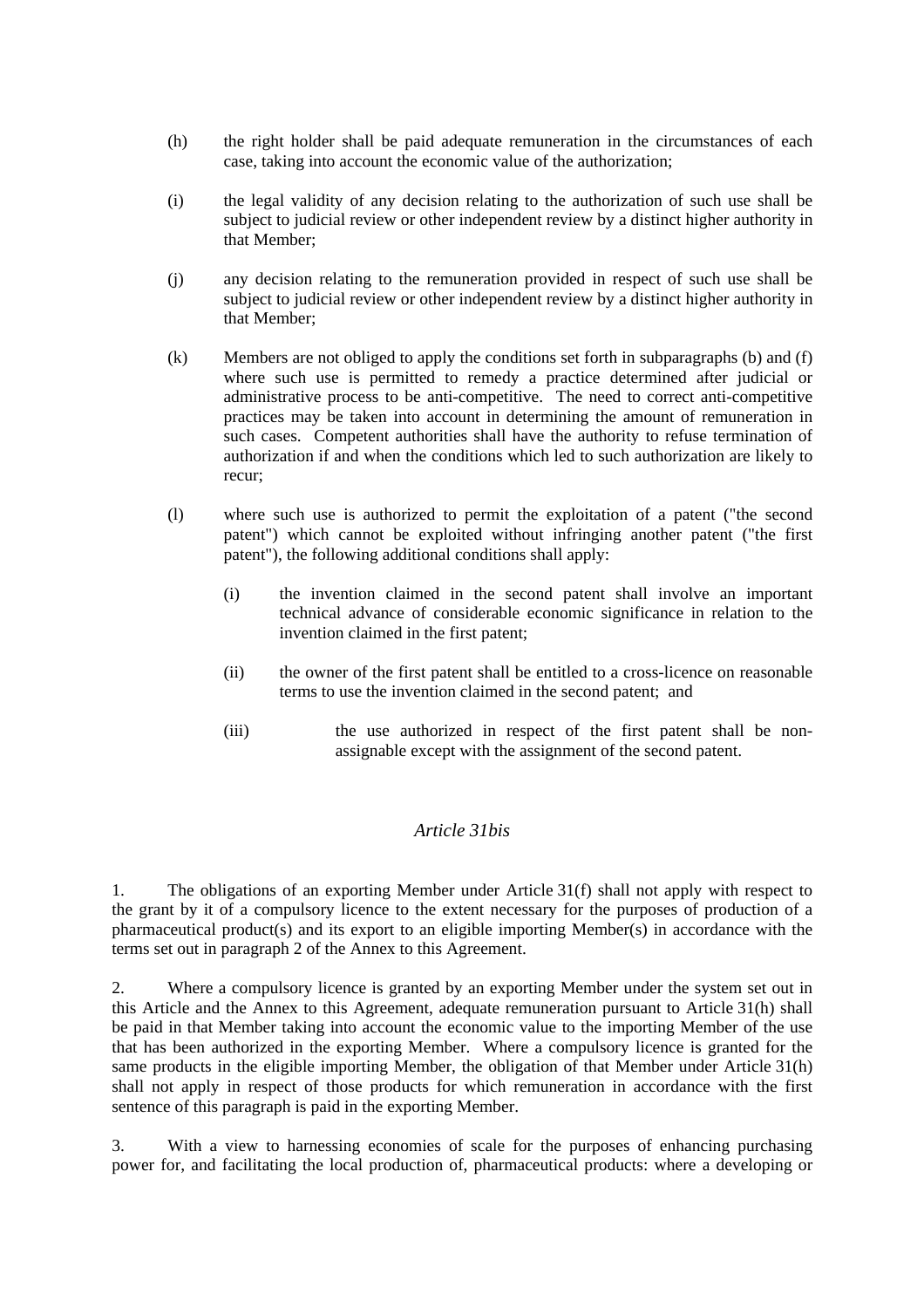least-developed country WTO Member is a party to a regional trade agreement within the meaning of Article XXIV of the GATT 1994 and the Decision of 28 November 1979 on Differential and More Favourable Treatment Reciprocity and Fuller Participation of Developing Countries (L/4903), at least half of the current membership of which is made up of countries presently on the United Nations list of least-developed countries, the obligation of that Member under Article 31(f) shall not apply to the extent necessary to enable a pharmaceutical product produced or imported under a compulsory licence in that Member to be exported to the markets of those other developing or least-developed country parties to the regional trade agreement that share the health problem in question. It is understood that this will not prejudice the territorial nature of the patent rights in question.

4. Members shall not challenge any measures taken in conformity with the provisions of this Article and the Annex to this Agreement under subparagraphs 1(b) and 1(c) of Article XXIII of GATT 1994.

5. This Article and the Annex to this Agreement are without prejudice to the rights, obligations and flexibilities that Members have under the provisions of this Agreement other than paragraphs (f) and (h) of Article 31, including those reaffirmed by the Declaration on the TRIPS Agreement and Public Health (WT/MIN(01)/DEC/2), and to their interpretation. They are also without prejudice to the extent to which pharmaceutical products produced under a compulsory licence can be exported under the provisions of Article 31(f).

# *Article 32*

# *Revocation/Forfeiture*

 An opportunity for judicial review of any decision to revoke or forfeit a patent shall be available.

# *Article 33*

# *Term of Protection*

 The term of protection available shall not end before the expiration of a period of twenty years counted from the filing date.<sup>8</sup>

# *Article 34*

# *Process Patents: Burden of Proof*

1. For the purposes of civil proceedings in respect of the infringement of the rights of the owner referred to in paragraph 1(b) of Article 28, if the subject matter of a patent is a process for obtaining a product, the judicial authorities shall have the authority to order the defendant to prove that the process to obtain an identical product is different from the patented process. Therefore, Members shall provide, in at least one of the following circumstances, that any identical product when produced without the consent of the patent owner shall, in the absence of proof to the contrary, be deemed to have been obtained by the patented process:

(a) if the product obtained by the patented process is new;

 <sup>8</sup>  $8$  It is understood that those Members which do not have a system of original grant may provide that the term of protection shall be computed from the filing date in the system of original grant.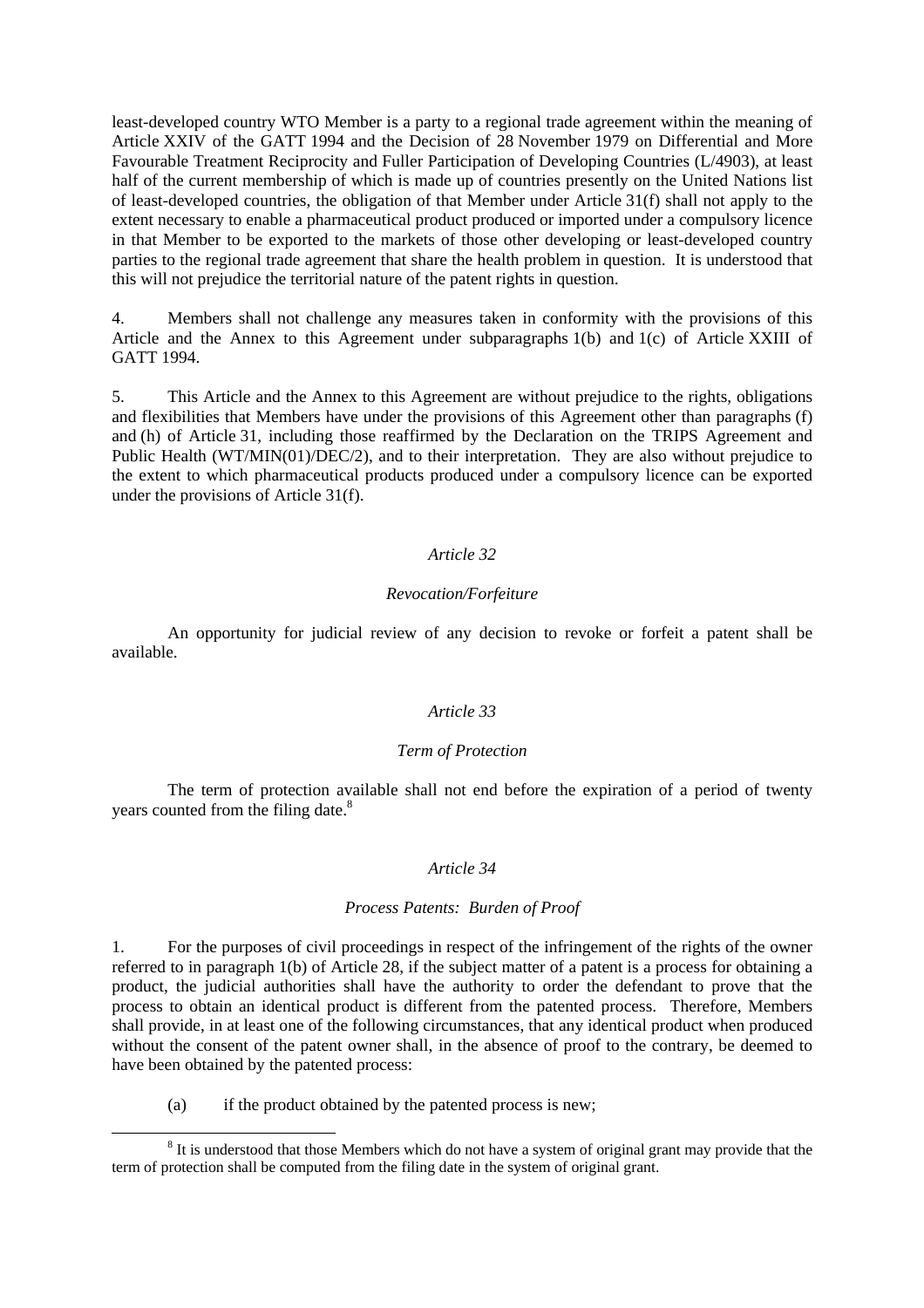(b) if there is a substantial likelihood that the identical product was made by the process and the owner of the patent has been unable through reasonable efforts to determine the process actually used.

2. Any Member shall be free to provide that the burden of proof indicated in paragraph 1 shall be on the alleged infringer only if the condition referred to in subparagraph (a) is fulfilled or only if the condition referred to in subparagraph (b) is fulfilled.

3. In the adduction of proof to the contrary, the legitimate interests of defendants in protecting their manufacturing and business secrets shall be taken into account.

## SECTION 6: LAYOUT-DESIGNS (TOPOGRAPHIES) OF INTEGRATED CIRCUITS

### *Article 35*

### *Relation to the IPIC Treaty*

 Members agree to provide protection to the layout-designs (topographies) of integrated circuits (referred to in this Agreement as "layout-designs") in accordance with Articles 2 through 7 (other than paragraph 3 of Article 6), Article 12 and paragraph 3 of Article 16 of the Treaty on Intellectual Property in Respect of Integrated Circuits and, in addition, to comply with the following provisions.

### *Article 36*

### *Scope of the Protection*

 Subject to the provisions of paragraph 1 of Article 37, Members shall consider unlawful the following acts if performed without the authorization of the right holder:<sup>9</sup> importing, selling, or otherwise distributing for commercial purposes a protected layout-design, an integrated circuit in which a protected layout-design is incorporated, or an article incorporating such an integrated circuit only in so far as it continues to contain an unlawfully reproduced layout-design.

# *Article 37*

## *Acts Not Requiring the Authorization of the Right Holder*

1. Notwithstanding Article 36, no Member shall consider unlawful the performance of any of the acts referred to in that Article in respect of an integrated circuit incorporating an unlawfully reproduced layout-design or any article incorporating such an integrated circuit where the person performing or ordering such acts did not know and had no reasonable ground to know, when acquiring the integrated circuit or article incorporating such an integrated circuit, that it incorporated an unlawfully reproduced layout-design. Members shall provide that, after the time that such person has received sufficient notice that the layout-design was unlawfully reproduced, that person may perform any of the acts with respect to the stock on hand or ordered before such time, but shall be

 <sup>9</sup> <sup>9</sup> The term "right holder" in this Section shall be understood as having the same meaning as the term "holder of the right" in the IPIC Treaty.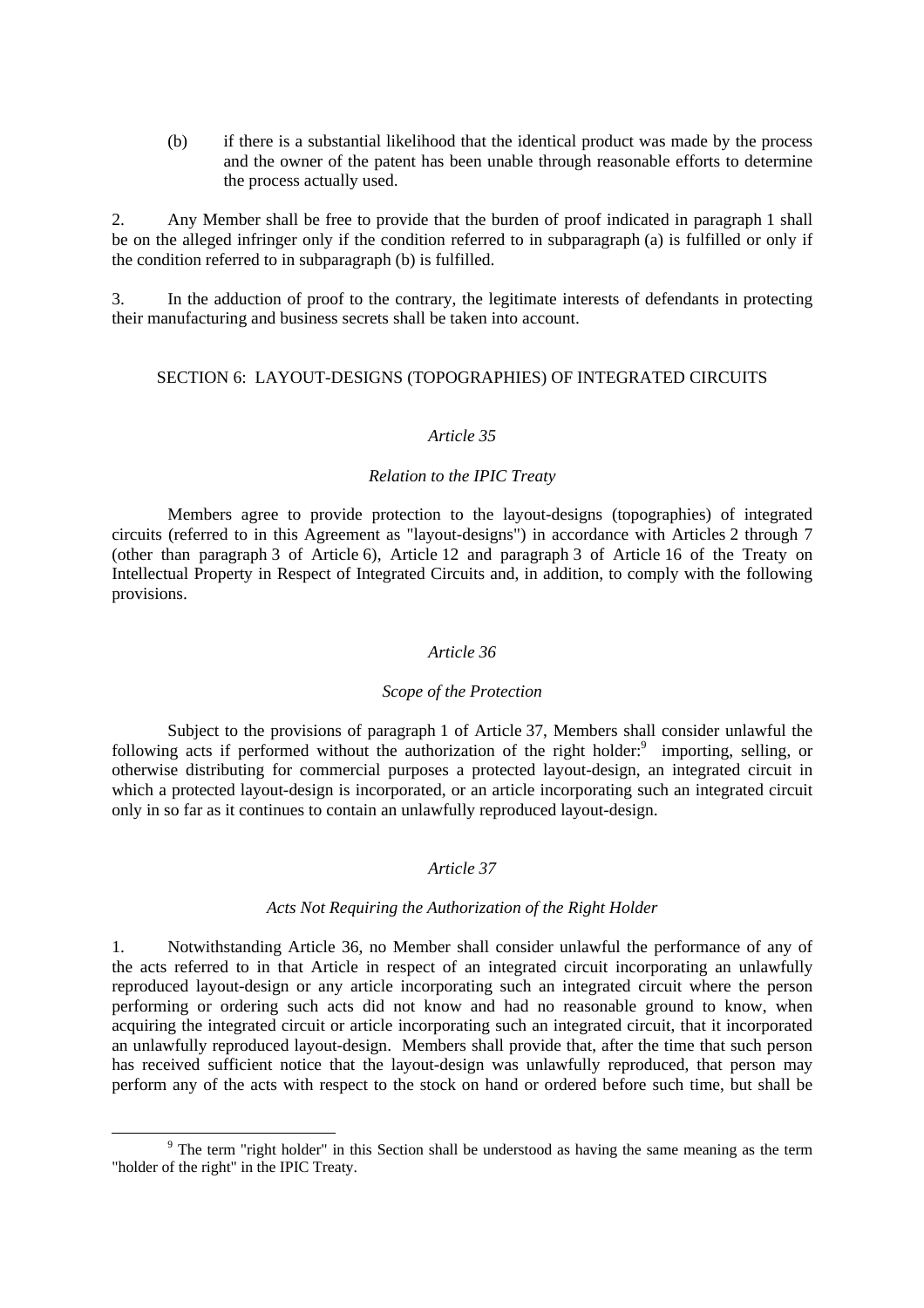liable to pay to the right holder a sum equivalent to a reasonable royalty such as would be payable under a freely negotiated licence in respect of such a layout-design.

2. The conditions set out in subparagraphs (a) through (k) of Article 31 shall apply *mutatis mutandis* in the event of any non-voluntary licensing of a layout-design or of its use by or for the government without the authorization of the right holder.

# *Article 38*

# *Term of Protection*

1. In Members requiring registration as a condition of protection, the term of protection of layout-designs shall not end before the expiration of a period of 10 years counted from the date of filing an application for registration or from the first commercial exploitation wherever in the world it occurs.

2. In Members not requiring registration as a condition for protection, layout-designs shall be protected for a term of no less than 10 years from the date of the first commercial exploitation wherever in the world it occurs.

3. Notwithstanding paragraphs 1 and 2, a Member may provide that protection shall lapse 15 years after the creation of the layout-design.

# SECTION 7: PROTECTION OF UNDISCLOSED INFORMATION

# *Article 39*

1. In the course of ensuring effective protection against unfair competition as provided in Article 10*bis* of the Paris Convention (1967), Members shall protect undisclosed information in accordance with paragraph 2 and data submitted to governments or governmental agencies in accordance with paragraph 3.

2. Natural and legal persons shall have the possibility of preventing information lawfully within their control from being disclosed to, acquired by, or used by others without their consent in a manner contrary to honest commercial practices<sup>10</sup> so long as such information:

- (a) is secret in the sense that it is not, as a body or in the precise configuration and assembly of its components, generally known among or readily accessible to persons within the circles that normally deal with the kind of information in question;
- (b) has commercial value because it is secret; and
- (c) has been subject to reasonable steps under the circumstances, by the person lawfully in control of the information, to keep it secret.

 $10$  For the purpose of this provision, "a manner contrary to honest commercial practices" shall mean at least practices such as breach of contract, breach of confidence and inducement to breach, and includes the acquisition of undisclosed information by third parties who knew, or were grossly negligent in failing to know, that such practices were involved in the acquisition.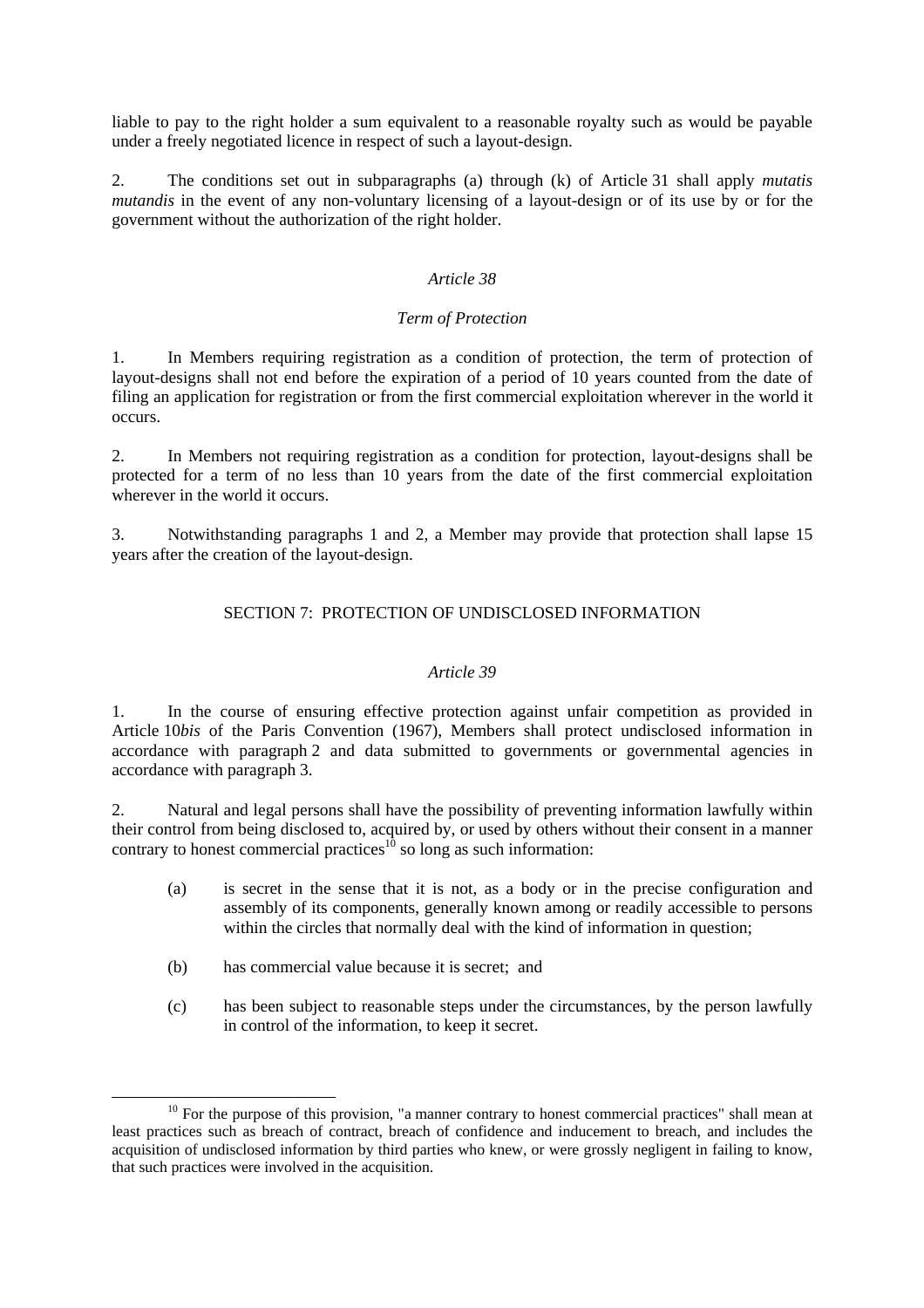3. Members, when requiring, as a condition of approving the marketing of pharmaceutical or of agricultural chemical products which utilize new chemical entities, the submission of undisclosed test or other data, the origination of which involves a considerable effort, shall protect such data against unfair commercial use. In addition, Members shall protect such data against disclosure, except where necessary to protect the public, or unless steps are taken to ensure that the data are protected against unfair commercial use.

## SECTION 8: CONTROL OF ANTI-COMPETITIVE PRACTICES IN CONTRACTUAL LICENCES

# *Article 40*

1. Members agree that some licensing practices or conditions pertaining to intellectual property rights which restrain competition may have adverse effects on trade and may impede the transfer and dissemination of technology.

2. Nothing in this Agreement shall prevent Members from specifying in their legislation licensing practices or conditions that may in particular cases constitute an abuse of intellectual property rights having an adverse effect on competition in the relevant market. As provided above, a Member may adopt, consistently with the other provisions of this Agreement, appropriate measures to prevent or control such practices, which may include for example exclusive grantback conditions, conditions preventing challenges to validity and coercive package licensing, in the light of the relevant laws and regulations of that Member.

3. Each Member shall enter, upon request, into consultations with any other Member which has cause to believe that an intellectual property right owner that is a national or domiciliary of the Member to which the request for consultations has been addressed is undertaking practices in violation of the requesting Member's laws and regulations on the subject matter of this Section, and which wishes to secure compliance with such legislation, without prejudice to any action under the law and to the full freedom of an ultimate decision of either Member. The Member addressed shall accord full and sympathetic consideration to, and shall afford adequate opportunity for, consultations with the requesting Member, and shall cooperate through supply of publicly available nonconfidential information of relevance to the matter in question and of other information available to the Member, subject to domestic law and to the conclusion of mutually satisfactory agreements concerning the safeguarding of its confidentiality by the requesting Member.

4. A Member whose nationals or domiciliaries are subject to proceedings in another Member concerning alleged violation of that other Member's laws and regulations on the subject matter of this Section shall, upon request, be granted an opportunity for consultations by the other Member under the same conditions as those foreseen in paragraph 3.

# PART III

# ENFORCEMENT OF INTELLECTUAL PROPERTY RIGHTS

# SECTION 1: GENERAL OBLIGATIONS

*Article 41*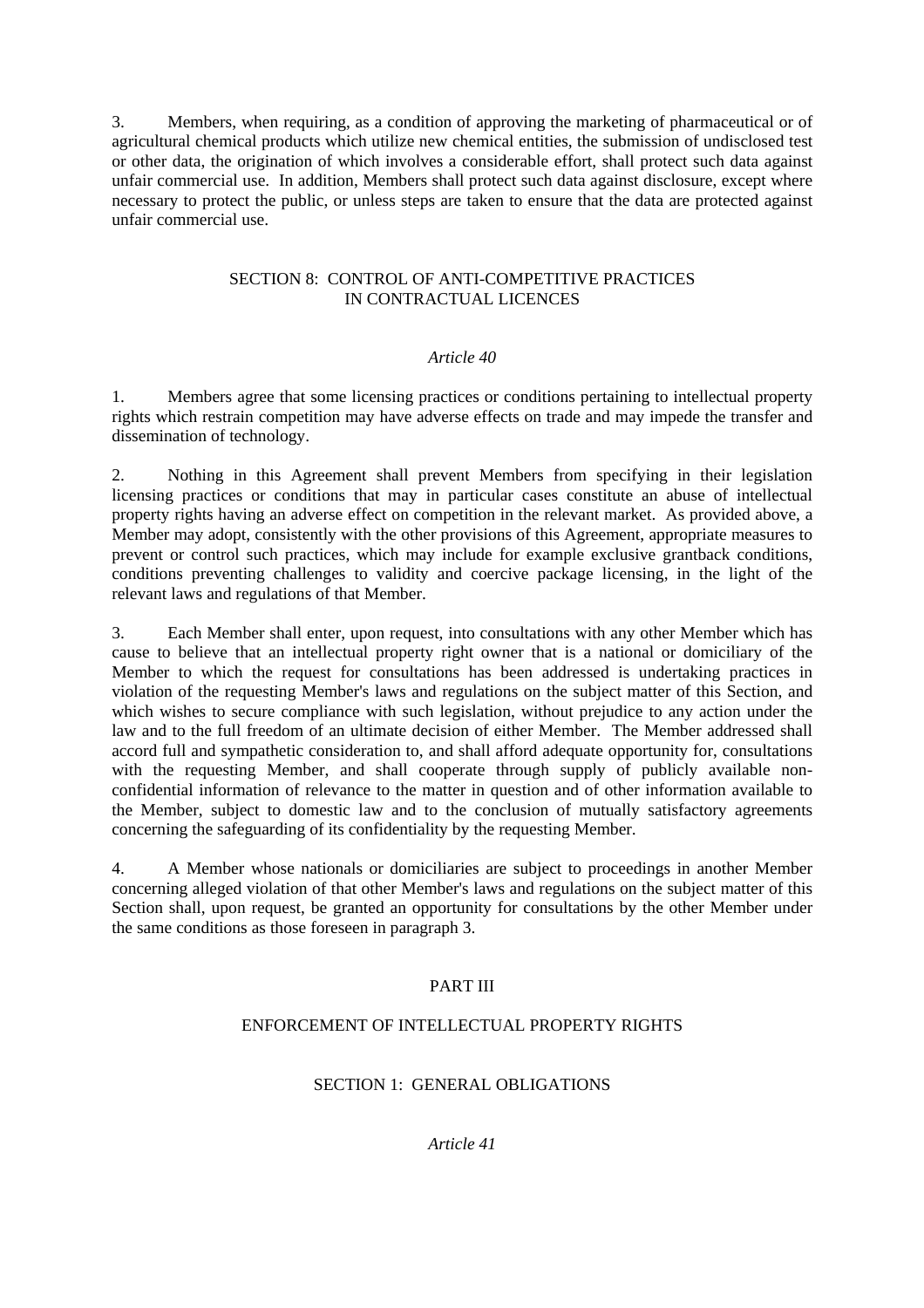1. Members shall ensure that enforcement procedures as specified in this Part are available under their law so as to permit effective action against any act of infringement of intellectual property rights covered by this Agreement, including expeditious remedies to prevent infringements and remedies which constitute a deterrent to further infringements. These procedures shall be applied in such a manner as to avoid the creation of barriers to legitimate trade and to provide for safeguards against their abuse.

2. Procedures concerning the enforcement of intellectual property rights shall be fair and equitable. They shall not be unnecessarily complicated or costly, or entail unreasonable time-limits or unwarranted delays.

3. Decisions on the merits of a case shall preferably be in writing and reasoned. They shall be made available at least to the parties to the proceeding without undue delay. Decisions on the merits of a case shall be based only on evidence in respect of which parties were offered the opportunity to be heard.

4. Parties to a proceeding shall have an opportunity for review by a judicial authority of final administrative decisions and, subject to jurisdictional provisions in a Member's law concerning the importance of a case, of at least the legal aspects of initial judicial decisions on the merits of a case. However, there shall be no obligation to provide an opportunity for review of acquittals in criminal cases.

5. It is understood that this Part does not create any obligation to put in place a judicial system for the enforcement of intellectual property rights distinct from that for the enforcement of law in general, nor does it affect the capacity of Members to enforce their law in general. Nothing in this Part creates any obligation with respect to the distribution of resources as between enforcement of intellectual property rights and the enforcement of law in general.

# SECTION 2: CIVIL AND ADMINISTRATIVE PROCEDURES AND REMEDIES

# *Article 42*

# *Fair and Equitable Procedures*

Members shall make available to right holders<sup>11</sup> civil judicial procedures concerning the enforcement of any intellectual property right covered by this Agreement. Defendants shall have the right to written notice which is timely and contains sufficient detail, including the basis of the claims. Parties shall be allowed to be represented by independent legal counsel, and procedures shall not impose overly burdensome requirements concerning mandatory personal appearances. All parties to such procedures shall be duly entitled to substantiate their claims and to present all relevant evidence. The procedure shall provide a means to identify and protect confidential information, unless this would be contrary to existing constitutional requirements.

# *Article 43*

# *Evidence*

<sup>&</sup>lt;sup>11</sup> For the purpose of this Part, the term "right holder" includes federations and associations having legal standing to assert such rights.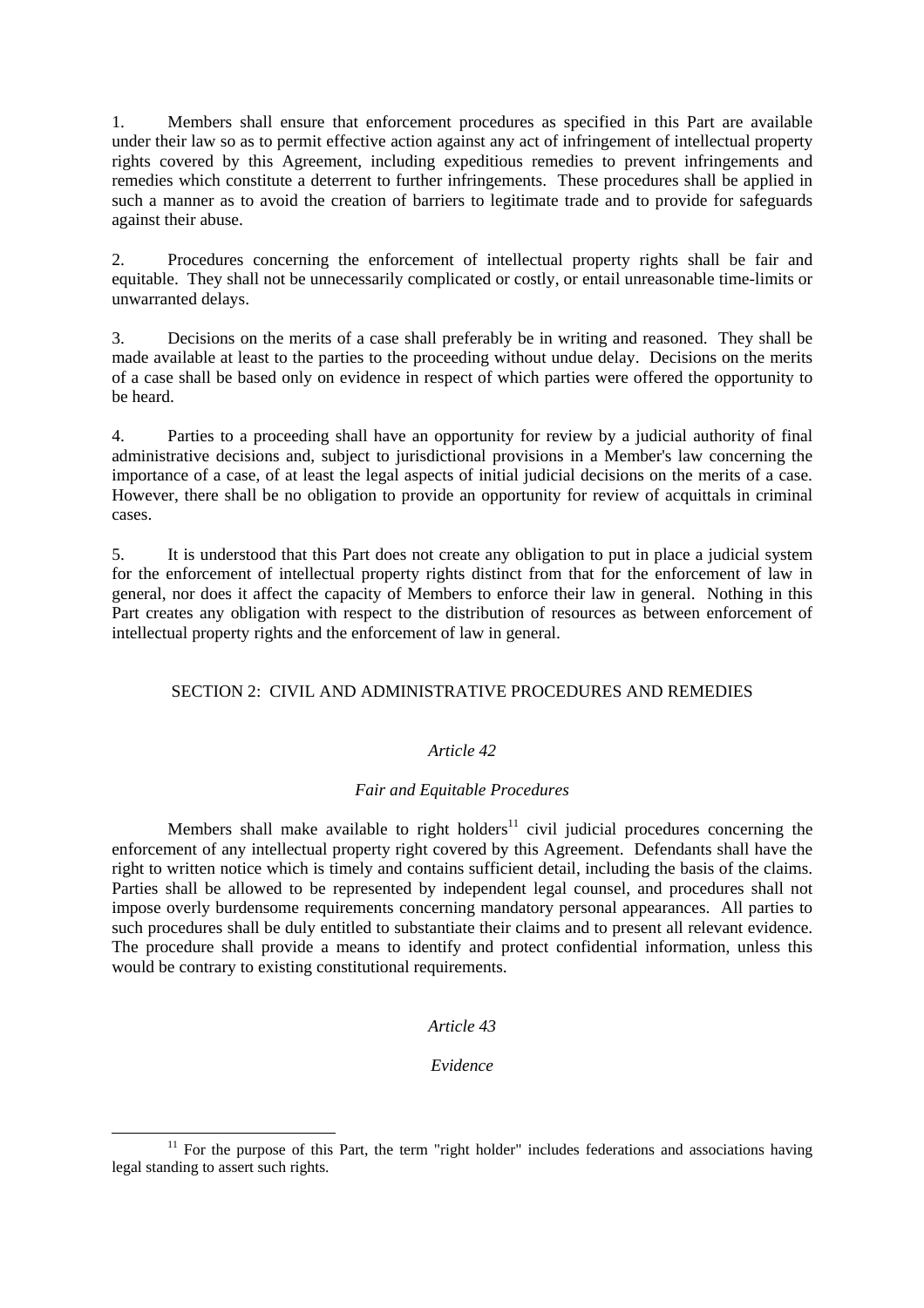1. The judicial authorities shall have the authority, where a party has presented reasonably available evidence sufficient to support its claims and has specified evidence relevant to substantiation of its claims which lies in the control of the opposing party, to order that this evidence be produced by the opposing party, subject in appropriate cases to conditions which ensure the protection of confidential information.

2. In cases in which a party to a proceeding voluntarily and without good reason refuses access to, or otherwise does not provide necessary information within a reasonable period, or significantly impedes a procedure relating to an enforcement action, a Member may accord judicial authorities the authority to make preliminary and final determinations, affirmative or negative, on the basis of the information presented to them, including the complaint or the allegation presented by the party adversely affected by the denial of access to information, subject to providing the parties an opportunity to be heard on the allegations or evidence.

# *Article 44*

# *Injunctions*

1. The judicial authorities shall have the authority to order a party to desist from an infringement, *inter alia* to prevent the entry into the channels of commerce in their jurisdiction of imported goods that involve the infringement of an intellectual property right, immediately after customs clearance of such goods. Members are not obliged to accord such authority in respect of protected subject matter acquired or ordered by a person prior to knowing or having reasonable grounds to know that dealing in such subject matter would entail the infringement of an intellectual property right.

2. Notwithstanding the other provisions of this Part and provided that the provisions of Part II specifically addressing use by governments, or by third parties authorized by a government, without the authorization of the right holder are complied with, Members may limit the remedies available against such use to payment of remuneration in accordance with subparagraph (h) of Article 31. In other cases, the remedies under this Part shall apply or, where these remedies are inconsistent with a Member's law, declaratory judgments and adequate compensation shall be available.

# *Article 45*

# *Damages*

1. The judicial authorities shall have the authority to order the infringer to pay the right holder damages adequate to compensate for the injury the right holder has suffered because of an infringement of that person's intellectual property right by an infringer who knowingly, or with reasonable grounds to know, engaged in infringing activity.

2. The judicial authorities shall also have the authority to order the infringer to pay the right holder expenses, which may include appropriate attorney's fees. In appropriate cases, Members may authorize the judicial authorities to order recovery of profits and/or payment of pre-established damages even where the infringer did not knowingly, or with reasonable grounds to know, engage in infringing activity.

# *Article 46*

# *Other Remedies*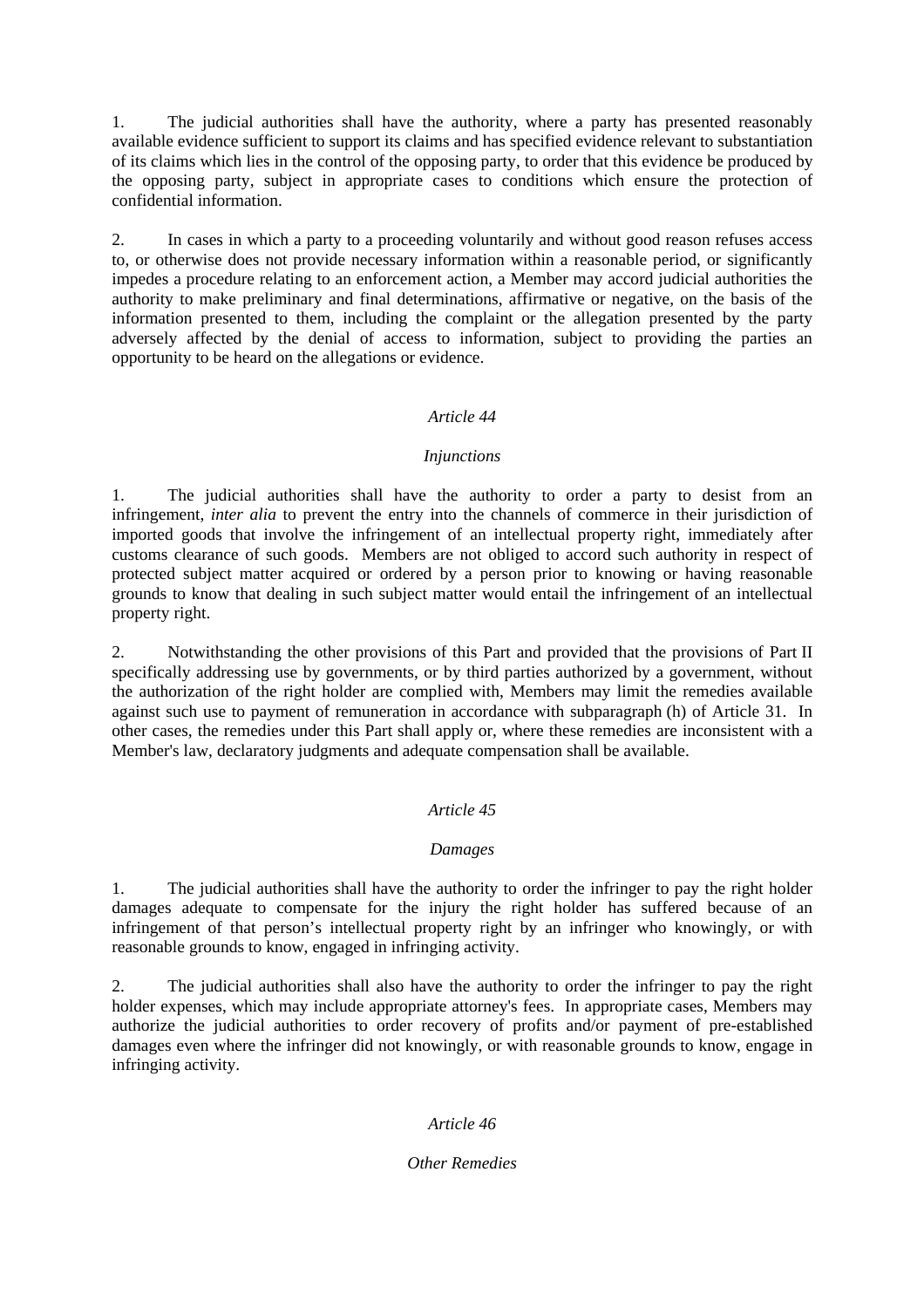In order to create an effective deterrent to infringement, the judicial authorities shall have the authority to order that goods that they have found to be infringing be, without compensation of any sort, disposed of outside the channels of commerce in such a manner as to avoid any harm caused to the right holder, or, unless this would be contrary to existing constitutional requirements, destroyed. The judicial authorities shall also have the authority to order that materials and implements the predominant use of which has been in the creation of the infringing goods be, without compensation of any sort, disposed of outside the channels of commerce in such a manner as to minimize the risks of further infringements. In considering such requests, the need for proportionality between the seriousness of the infringement and the remedies ordered as well as the interests of third parties shall be taken into account. In regard to counterfeit trademark goods, the simple removal of the trademark unlawfully affixed shall not be sufficient, other than in exceptional cases, to permit release of the goods into the channels of commerce.

### *Article 47*

# *Right of Information*

 Members may provide that the judicial authorities shall have the authority, unless this would be out of proportion to the seriousness of the infringement, to order the infringer to inform the right holder of the identity of third persons involved in the production and distribution of the infringing goods or services and of their channels of distribution.

### *Article 48*

#### *Indemnification of the Defendant*

1. The judicial authorities shall have the authority to order a party at whose request measures were taken and who has abused enforcement procedures to provide to a party wrongfully enjoined or restrained adequate compensation for the injury suffered because of such abuse. The judicial authorities shall also have the authority to order the applicant to pay the defendant expenses, which may include appropriate attorney's fees.

2. In respect of the administration of any law pertaining to the protection or enforcement of intellectual property rights, Members shall only exempt both public authorities and officials from liability to appropriate remedial measures where actions are taken or intended in good faith in the course of the administration of that law.

# *Article 49*

#### *Administrative Procedures*

 To the extent that any civil remedy can be ordered as a result of administrative procedures on the merits of a case, such procedures shall conform to principles equivalent in substance to those set forth in this Section.

# SECTION 3: PROVISIONAL MEASURES

# *Article 50*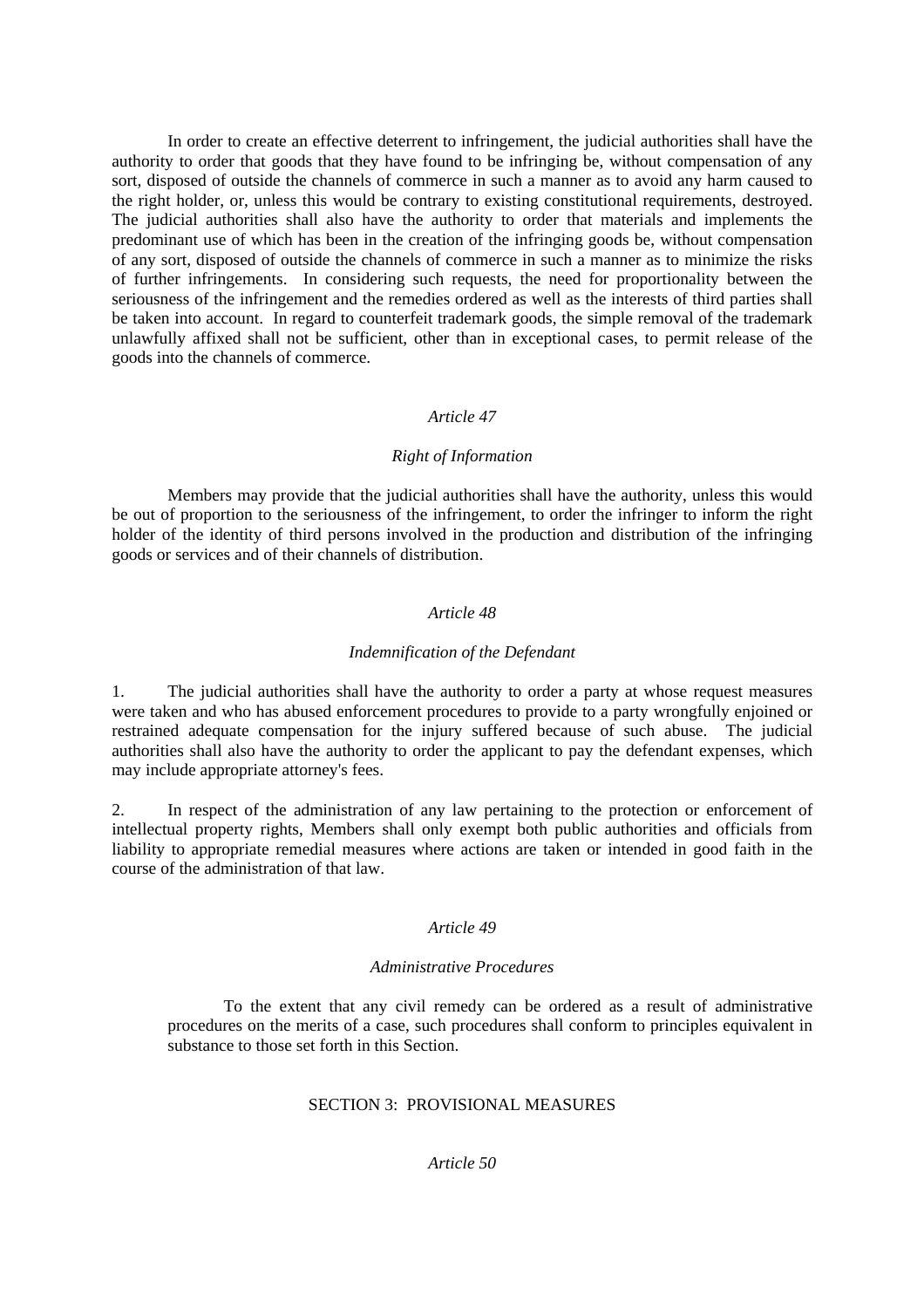1. The judicial authorities shall have the authority to order prompt and effective provisional measures:

- (a) to prevent an infringement of any intellectual property right from occurring, and in particular to prevent the entry into the channels of commerce in their jurisdiction of goods, including imported goods immediately after customs clearance;
- (b) to preserve relevant evidence in regard to the alleged infringement.

2. The judicial authorities shall have the authority to adopt provisional measures *inaudita altera parte* where appropriate, in particular where any delay is likely to cause irreparable harm to the right holder, or where there is a demonstrable risk of evidence being destroyed.

3. The judicial authorities shall have the authority to require the applicant to provide any reasonably available evidence in order to satisfy themselves with a sufficient degree of certainty that the applicant is the right holder and that the applicant's right is being infringed or that such infringement is imminent, and to order the applicant to provide a security or equivalent assurance sufficient to protect the defendant and to prevent abuse.

4. Where provisional measures have been adopted *inaudita altera parte*, the parties affected shall be given notice, without delay after the execution of the measures at the latest. A review, including a right to be heard, shall take place upon request of the defendant with a view to deciding, within a reasonable period after the notification of the measures, whether these measures shall be modified, revoked or confirmed.

5. The applicant may be required to supply other information necessary for the identification of the goods concerned by the authority that will execute the provisional measures.

6. Without prejudice to paragraph 4, provisional measures taken on the basis of paragraphs 1 and 2 shall, upon request by the defendant, be revoked or otherwise cease to have effect, if proceedings leading to a decision on the merits of the case are not initiated within a reasonable period, to be determined by the judicial authority ordering the measures where a Member's law so permits or, in the absence of such a determination, not to exceed 20 working days or 31 calendar days, whichever is the longer.

7. Where the provisional measures are revoked or where they lapse due to any act or omission by the applicant, or where it is subsequently found that there has been no infringement or threat of infringement of an intellectual property right, the judicial authorities shall have the authority to order the applicant, upon request of the defendant, to provide the defendant appropriate compensation for any injury caused by these measures.

8. To the extent that any provisional measure can be ordered as a result of administrative procedures, such procedures shall conform to principles equivalent in substance to those set forth in this Section.

# SECTION 4: SPECIAL REQUIREMENTS RELATED TO BORDER MEASURES<sup>12</sup>

<sup>&</sup>lt;sup>12</sup> Where a Member has dismantled substantially all controls over movement of goods across its border with another Member with which it forms part of a customs union, it shall not be required to apply the provisions of this Section at that border.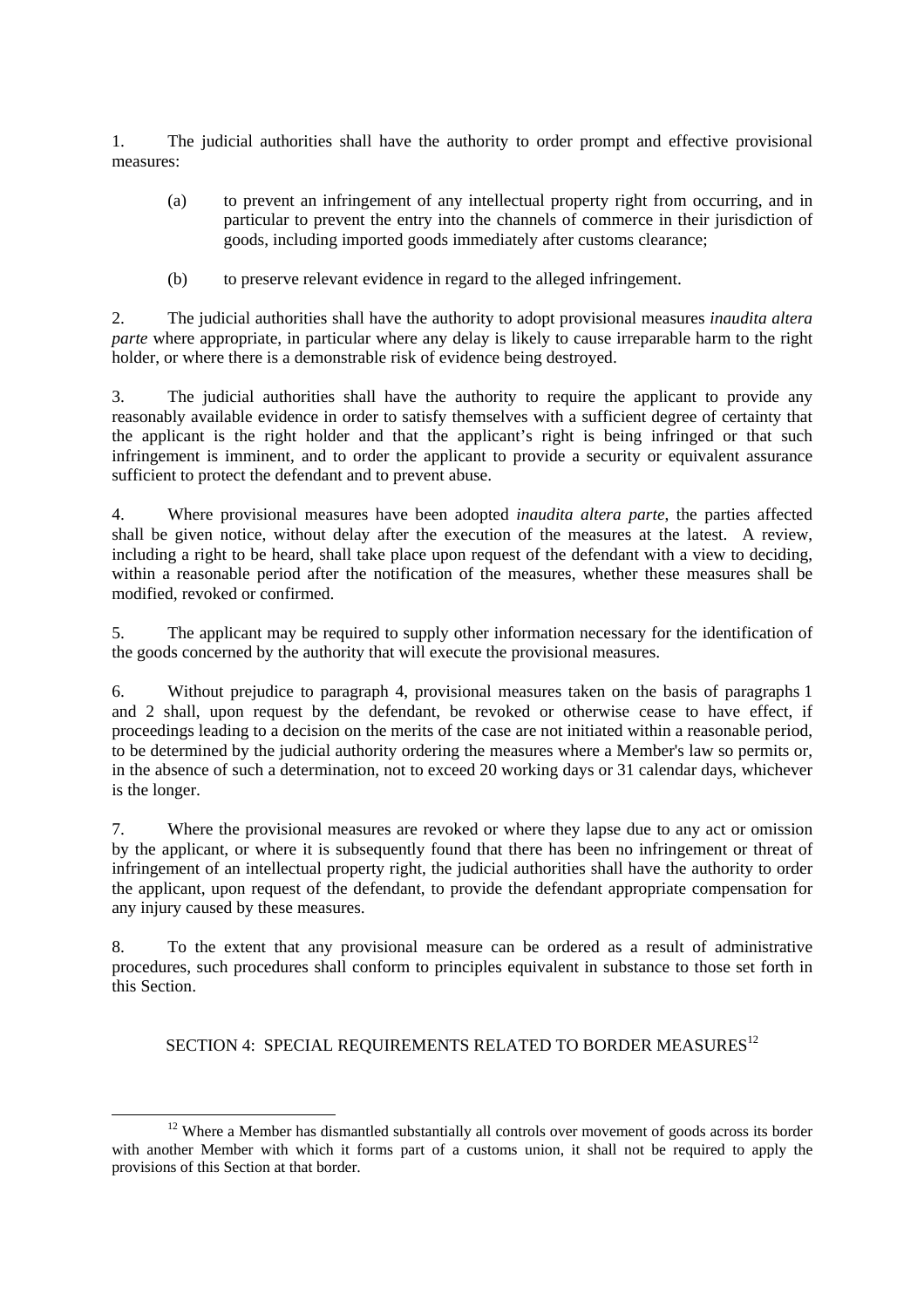### *Article 51*

## *Suspension of Release by Customs Authorities*

Members shall, in conformity with the provisions set out below, adopt procedures<sup>13</sup> to enable a right holder, who has valid grounds for suspecting that the importation of counterfeit trademark or pirated copyright goods<sup>14</sup> may take place, to lodge an application in writing with competent authorities, administrative or judicial, for the suspension by the customs authorities of the release into free circulation of such goods. Members may enable such an application to be made in respect of goods which involve other infringements of intellectual property rights, provided that the requirements of this Section are met. Members may also provide for corresponding procedures concerning the suspension by the customs authorities of the release of infringing goods destined for exportation from their territories.

### *Article 52*

## *Application*

 Any right holder initiating the procedures under Article 51 shall be required to provide adequate evidence to satisfy the competent authorities that, under the laws of the country of importation, there is *prima facie* an infringement of the right holder's intellectual property right and to supply a sufficiently detailed description of the goods to make them readily recognizable by the customs authorities. The competent authorities shall inform the applicant within a reasonable period whether they have accepted the application and, where determined by the competent authorities, the period for which the customs authorities will take action.

## *Article 53*

## *Security or Equivalent Assurance*

1. The competent authorities shall have the authority to require an applicant to provide a security or equivalent assurance sufficient to protect the defendant and the competent authorities and to prevent abuse. Such security or equivalent assurance shall not unreasonably deter recourse to these procedures.

2. Where pursuant to an application under this Section the release of goods involving industrial designs, patents, layout-designs or undisclosed information into free circulation has been suspended by customs authorities on the basis of a decision other than by a judicial or other independent authority, and the period provided for in Article 55 has expired without the granting of provisional relief by the duly empowered authority, and provided that all other conditions for importation have been complied with, the owner, importer, or consignee of such goods shall be entitled to their release

 $13$  It is understood that there shall be no obligation to apply such procedures to imports of goods put on the market in another country by or with the consent of the right holder, or to goods in transit. 14 For the purposes of this Agreement:

<sup>(</sup>a) "counterfeit trademark goods" shall mean any goods, including packaging, bearing without authorization a trademark which is identical to the trademark validly registered in respect of such goods, or which cannot be distinguished in its essential aspects from such a trademark, and which thereby infringes the rights of the owner of the trademark in question under the law of the country of importation;

<sup>(</sup>b) "pirated copyright goods" shall mean any goods which are copies made without the consent of the right holder or person duly authorized by the right holder in the country of production and which are made directly or indirectly from an article where the making of that copy would have constituted an infringement of a copyright or a related right under the law of the country of importation.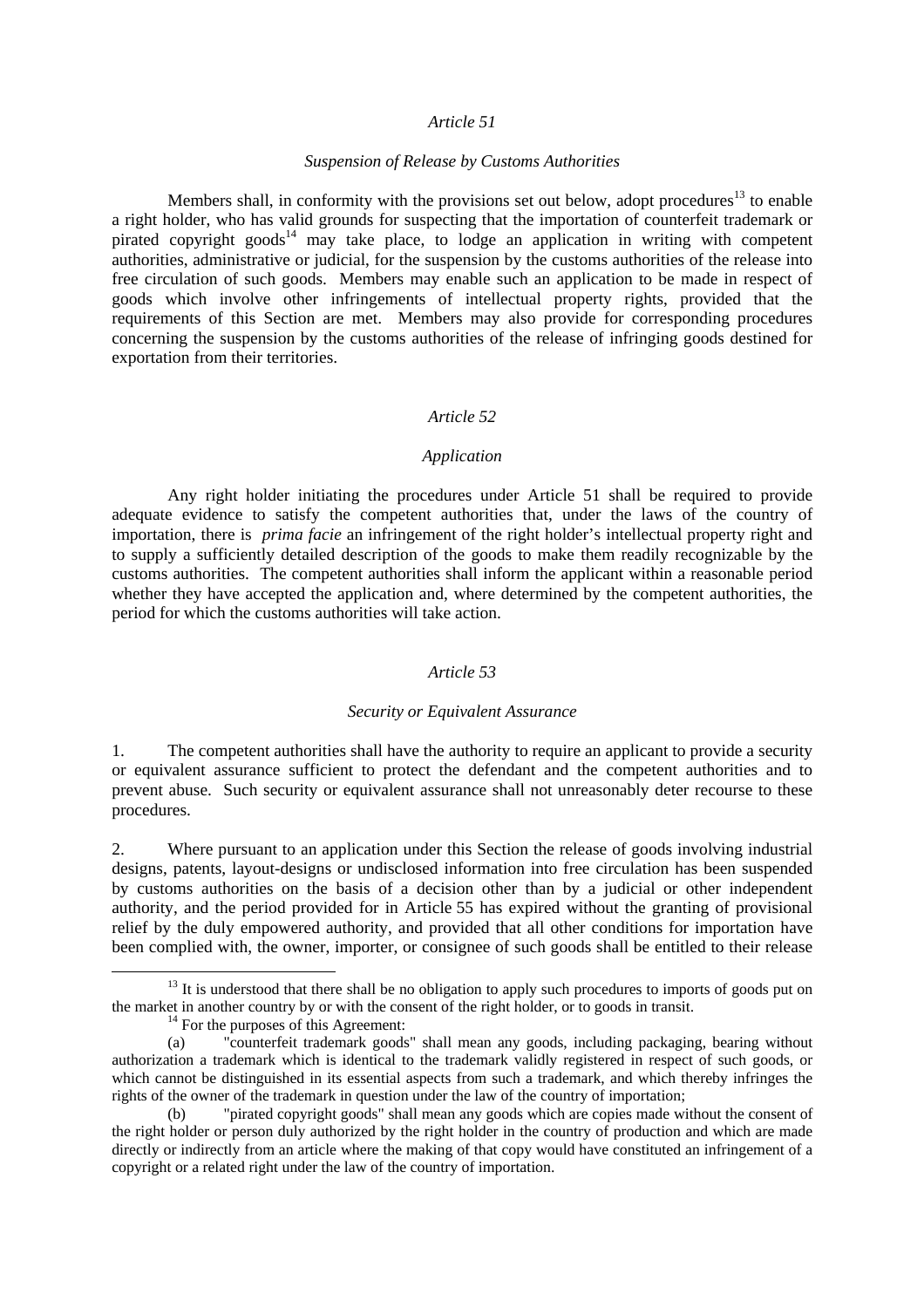on the posting of a security in an amount sufficient to protect the right holder for any infringement. Payment of such security shall not prejudice any other remedy available to the right holder, it being understood that the security shall be released if the right holder fails to pursue the right of action within a reasonable period of time.

#### *Article 54*

## *Notice of Suspension*

 The importer and the applicant shall be promptly notified of the suspension of the release of goods according to Article 51.

### *Article 55*

### *Duration of Suspension*

 If, within a period not exceeding 10 working days after the applicant has been served notice of the suspension, the customs authorities have not been informed that proceedings leading to a decision on the merits of the case have been initiated by a party other than the defendant, or that the duly empowered authority has taken provisional measures prolonging the suspension of the release of the goods, the goods shall be released, provided that all other conditions for importation or exportation have been complied with; in appropriate cases, this time-limit may be extended by another 10 working days. If proceedings leading to a decision on the merits of the case have been initiated, a review, including a right to be heard, shall take place upon request of the defendant with a view to deciding, within a reasonable period, whether these measures shall be modified, revoked or confirmed. Notwithstanding the above, where the suspension of the release of goods is carried out or continued in accordance with a provisional judicial measure, the provisions of paragraph 6 of Article 50 shall apply.

#### *Article 56*

# *Indemnification of the Importer and of the Owner of the Goods*

 Relevant authorities shall have the authority to order the applicant to pay the importer, the consignee and the owner of the goods appropriate compensation for any injury caused to them through the wrongful detention of goods or through the detention of goods released pursuant to Article 55.

### *Article 57*

#### *Right of Inspection and Information*

 Without prejudice to the protection of confidential information, Members shall provide the competent authorities the authority to give the right holder sufficient opportunity to have any goods detained by the customs authorities inspected in order to substantiate the right holder's claims. The competent authorities shall also have authority to give the importer an equivalent opportunity to have any such goods inspected. Where a positive determination has been made on the merits of a case, Members may provide the competent authorities the authority to inform the right holder of the names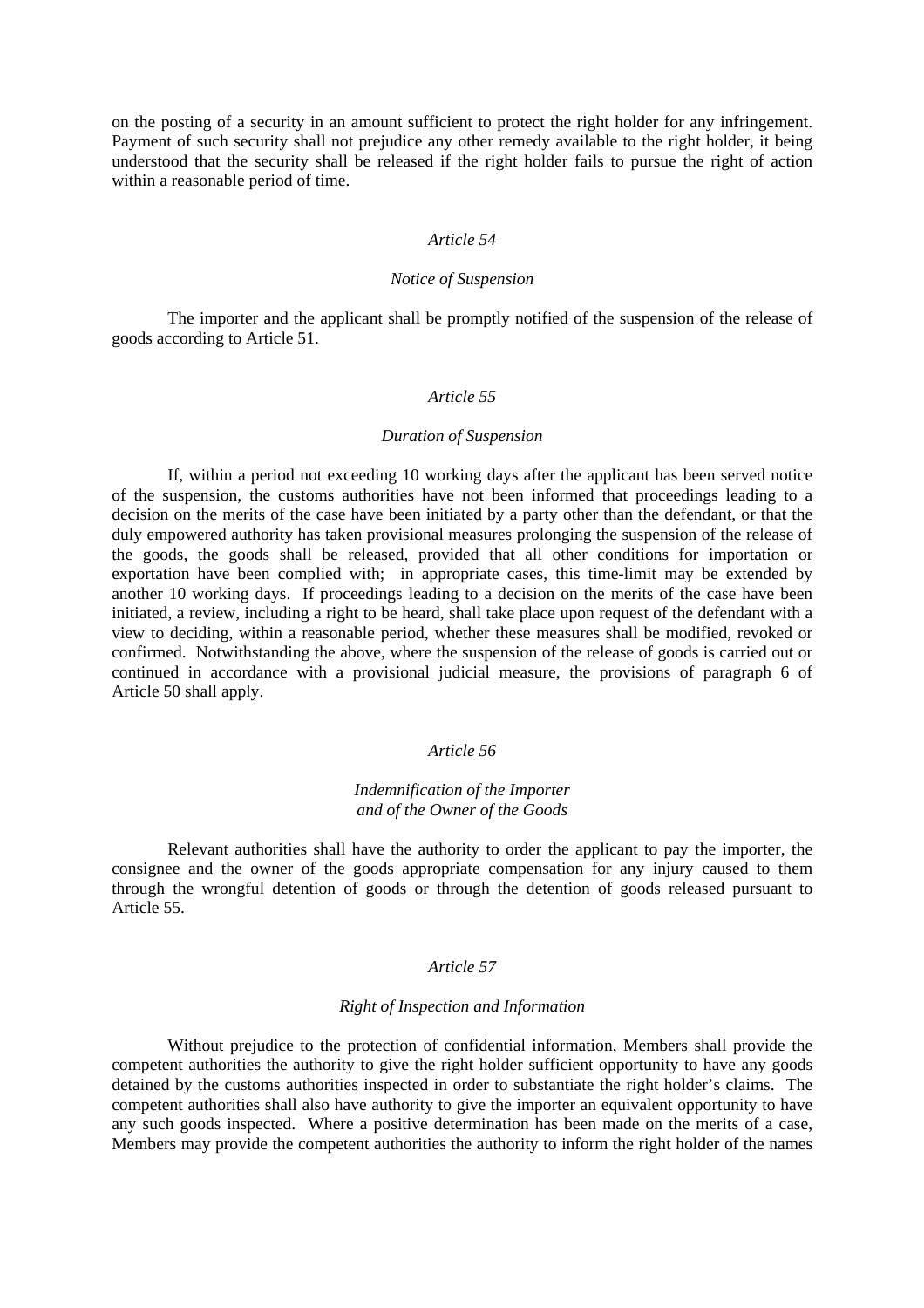and addresses of the consignor, the importer and the consignee and of the quantity of the goods in question.

## *Article 58*

#### *Ex Officio Action*

 Where Members require competent authorities to act upon their own initiative and to suspend the release of goods in respect of which they have acquired *prima facie* evidence that an intellectual property right is being infringed:

- (a) the competent authorities may at any time seek from the right holder any information that may assist them to exercise these powers;
- (b) the importer and the right holder shall be promptly notified of the suspension. Where the importer has lodged an appeal against the suspension with the competent authorities, the suspension shall be subject to the conditions, *mutatis mutandis*, set out at Article 55;
- (c) Members shall only exempt both public authorities and officials from liability to appropriate remedial measures where actions are taken or intended in good faith.

#### *Article 59*

#### *Remedies*

Without prejudice to other rights of action open to the right holder and subject to the right of the defendant to seek review by a judicial authority, competent authorities shall have the authority to order the destruction or disposal of infringing goods in accordance with the principles set out in Article 46. In regard to counterfeit trademark goods, the authorities shall not allow the re-exportation of the infringing goods in an unaltered state or subject them to a different customs procedure, other than in exceptional circumstances.

## *Article 60*

#### *De Minimis Imports*

 Members may exclude from the application of the above provisions small quantities of goods of a non-commercial nature contained in travellers' personal luggage or sent in small consignments.

# SECTION 5: CRIMINAL PROCEDURES

### *Article 61*

 Members shall provide for criminal procedures and penalties to be applied at least in cases of wilful trademark counterfeiting or copyright piracy on a commercial scale. Remedies available shall include imprisonment and/or monetary fines sufficient to provide a deterrent, consistently with the level of penalties applied for crimes of a corresponding gravity. In appropriate cases, remedies available shall also include the seizure, forfeiture and destruction of the infringing goods and of any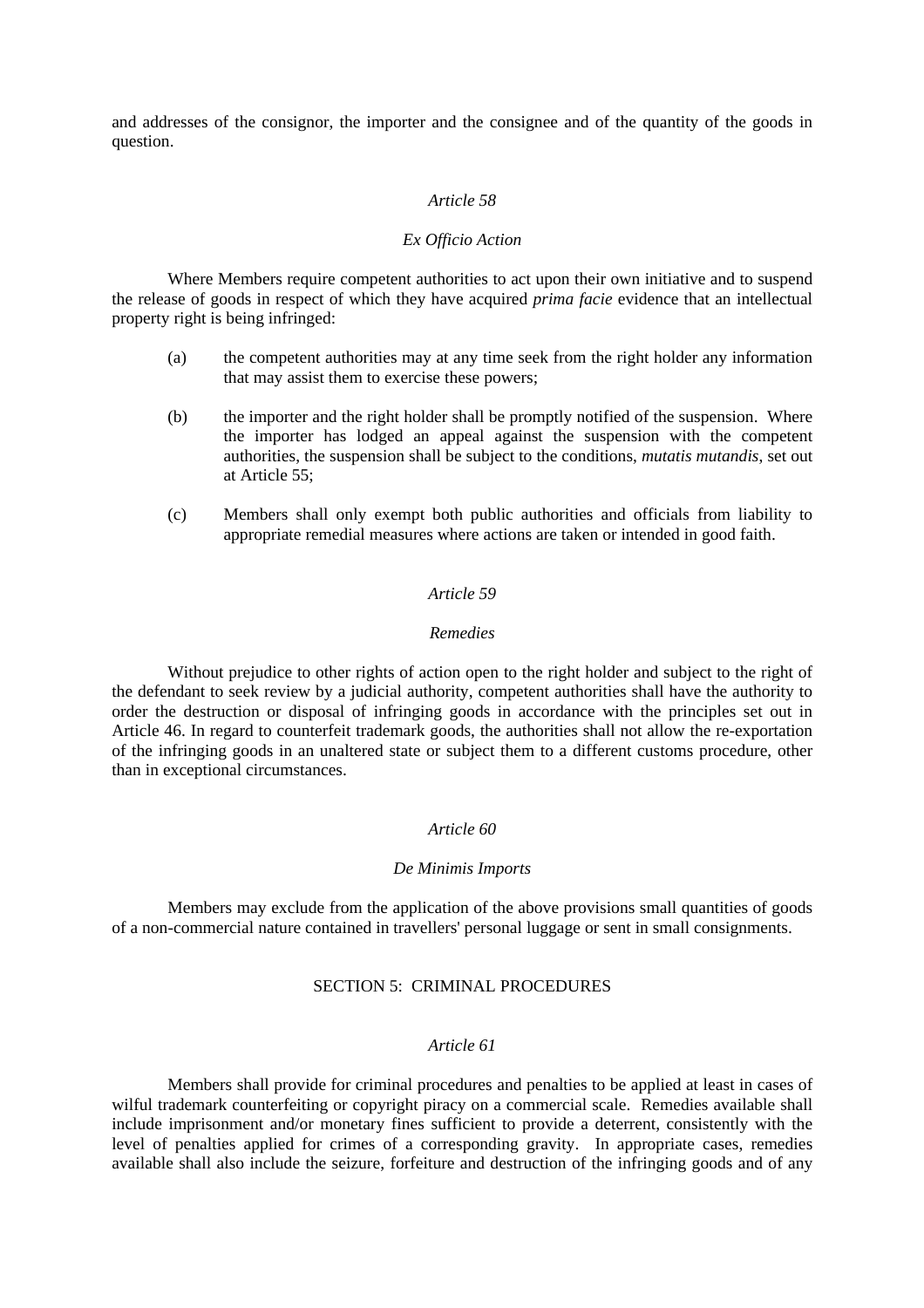materials and implements the predominant use of which has been in the commission of the offence. Members may provide for criminal procedures and penalties to be applied in other cases of infringement of intellectual property rights, in particular where they are committed wilfully and on a commercial scale.

## PART IV

## ACQUISITION AND MAINTENANCE OF INTELLECTUAL PROPERTY RIGHTS AND RELATED *INTER-PARTES* PROCEDURES

## *Article 62*

1. Members may require, as a condition of the acquisition or maintenance of the intellectual property rights provided for under Sections 2 through 6 of Part II, compliance with reasonable procedures and formalities. Such procedures and formalities shall be consistent with the provisions of this Agreement.

2. Where the acquisition of an intellectual property right is subject to the right being granted or registered, Members shall ensure that the procedures for grant or registration, subject to compliance with the substantive conditions for acquisition of the right, permit the granting or registration of the right within a reasonable period of time so as to avoid unwarranted curtailment of the period of protection.

3. Article 4 of the Paris Convention (1967) shall apply *mutatis mutandis* to service marks.

4. Procedures concerning the acquisition or maintenance of intellectual property rights and, where a Member's law provides for such procedures, administrative revocation and *inter partes* procedures such as opposition, revocation and cancellation, shall be governed by the general principles set out in paragraphs 2 and 3 of Article 41.

5. Final administrative decisions in any of the procedures referred to under paragraph 4 shall be subject to review by a judicial or quasi-judicial authority. However, there shall be no obligation to provide an opportunity for such review of decisions in cases of unsuccessful opposition or administrative revocation, provided that the grounds for such procedures can be the subject of invalidation procedures.

# PART V

# DISPUTE PREVENTION AND SETTLEMENT

# *Article 63*

### *Transparency*

1. Laws and regulations, and final judicial decisions and administrative rulings of general application, made effective by a Member pertaining to the subject matter of this Agreement (the availability, scope, acquisition, enforcement and prevention of the abuse of intellectual property rights) shall be published, or where such publication is not practicable made publicly available, in a national language, in such a manner as to enable governments and right holders to become acquainted with them. Agreements concerning the subject matter of this Agreement which are in force between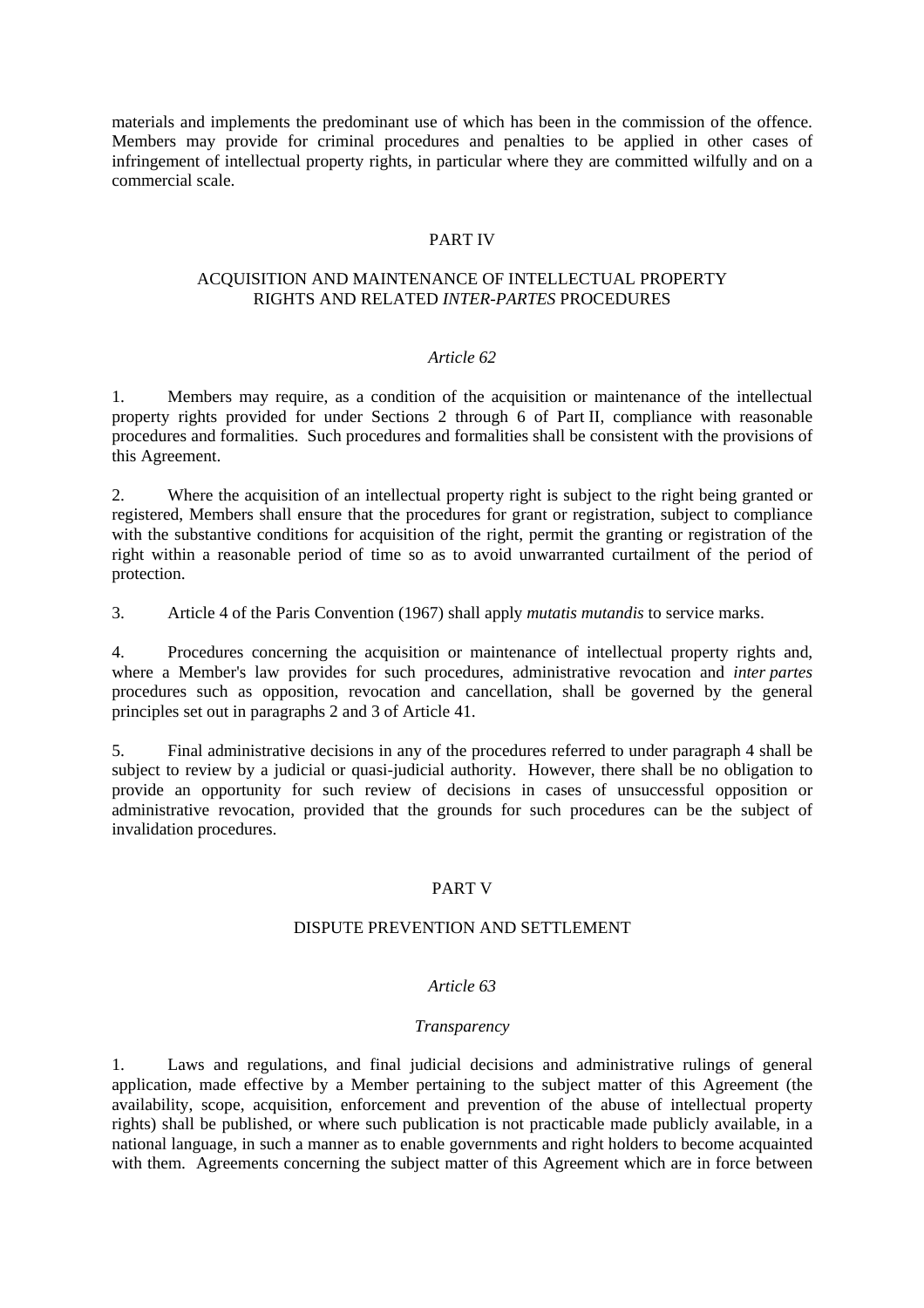the government or a governmental agency of a Member and the government or a governmental agency of another Member shall also be published.

2. Members shall notify the laws and regulations referred to in paragraph 1 to the Council for TRIPS in order to assist that Council in its review of the operation of this Agreement. The Council shall attempt to minimize the burden on Members in carrying out this obligation and may decide to waive the obligation to notify such laws and regulations directly to the Council if consultations with WIPO on the establishment of a common register containing these laws and regulations are successful. The Council shall also consider in this connection any action required regarding notifications pursuant to the obligations under this Agreement stemming from the provisions of Article 6*ter* of the Paris Convention (1967).

3. Each Member shall be prepared to supply, in response to a written request from another Member, information of the sort referred to in paragraph 1. A Member, having reason to believe that a specific judicial decision or administrative ruling or bilateral agreement in the area of intellectual property rights affects its rights under this Agreement, may also request in writing to be given access to or be informed in sufficient detail of such specific judicial decisions or administrative rulings or bilateral agreements.

4. Nothing in paragraphs 1, 2 and 3 shall require Members to disclose confidential information which would impede law enforcement or otherwise be contrary to the public interest or would prejudice the legitimate commercial interests of particular enterprises, public or private.

# *Article 64*

# *Dispute Settlement*

1. The provisions of Articles XXII and XXIII of GATT 1994 as elaborated and applied by the Dispute Settlement Understanding shall apply to consultations and the settlement of disputes under this Agreement except as otherwise specifically provided herein.

2. Subparagraphs 1(b) and 1(c) of Article XXIII of GATT 1994 shall not apply to the settlement of disputes under this Agreement for a period of five years from the date of entry into force of the WTO Agreement.

3. During the time period referred to in paragraph 2, the Council for TRIPS shall examine the scope and modalities for complaints of the type provided for under subparagraphs 1(b) and 1(c) of Article XXIII of GATT 1994 made pursuant to this Agreement, and submit its recommendations to the Ministerial Conference for approval. Any decision of the Ministerial Conference to approve such recommendations or to extend the period in paragraph 2 shall be made only by consensus, and approved recommendations shall be effective for all Members without further formal acceptance process.

# PART VI

# TRANSITIONAL ARRANGEMENTS

# *Article 65*

# *Transitional Arrangements*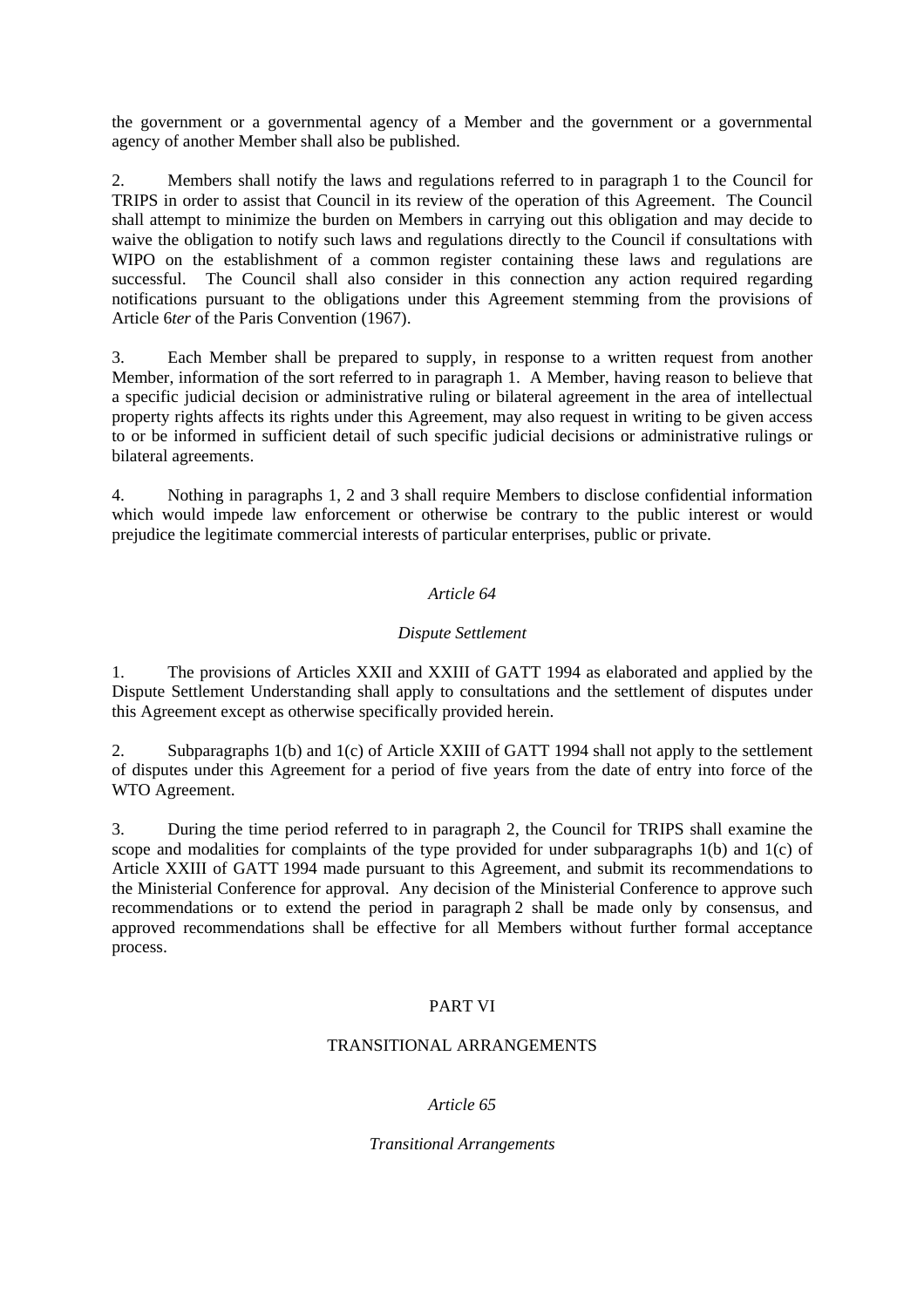1. Subject to the provisions of paragraphs 2, 3 and 4, no Member shall be obliged to apply the provisions of this Agreement before the expiry of a general period of one year following the date of entry into force of the WTO Agreement.

2. A developing country Member is entitled to delay for a further period of four years the date of application, as defined in paragraph 1, of the provisions of this Agreement other than Articles 3, 4 and 5.

3. Any other Member which is in the process of transformation from a centrally-planned into a market, free-enterprise economy and which is undertaking structural reform of its intellectual property system and facing special problems in the preparation and implementation of intellectual property laws and regulations, may also benefit from a period of delay as foreseen in paragraph 2.

4. To the extent that a developing country Member is obliged by this Agreement to extend product patent protection to areas of technology not so protectable in its territory on the general date of application of this Agreement for that Member, as defined in paragraph 2, it may delay the application of the provisions on product patents of Section 5 of Part II to such areas of technology for an additional period of five years.

5. A Member availing itself of a transitional period under paragraphs 1, 2, 3 or 4 shall ensure that any changes in its laws, regulations and practice made during that period do not result in a lesser degree of consistency with the provisions of this Agreement.

# *Article 66*

# *Least-Developed Country Members*

1. In view of the special needs and requirements of least-developed country Members, their economic, financial and administrative constraints, and their need for flexibility to create a viable technological base, such Members shall not be required to apply the provisions of this Agreement, other than Articles 3, 4 and 5, for a period of 10 years from the date of application as defined under paragraph 1 of Article 65. The Council for TRIPS shall, upon duly motivated request by a leastdeveloped country Member, accord extensions of this period.

2. Developed country Members shall provide incentives to enterprises and institutions in their territories for the purpose of promoting and encouraging technology transfer to least-developed country Members in order to enable them to create a sound and viable technological base.

# *Article 67*

# *Technical Cooperation*

 In order to facilitate the implementation of this Agreement, developed country Members shall provide, on request and on mutually agreed terms and conditions, technical and financial cooperation in favour of developing and least-developed country Members. Such cooperation shall include assistance in the preparation of laws and regulations on the protection and enforcement of intellectual property rights as well as on the prevention of their abuse, and shall include support regarding the establishment or reinforcement of domestic offices and agencies relevant to these matters, including the training of personnel.

# PART VII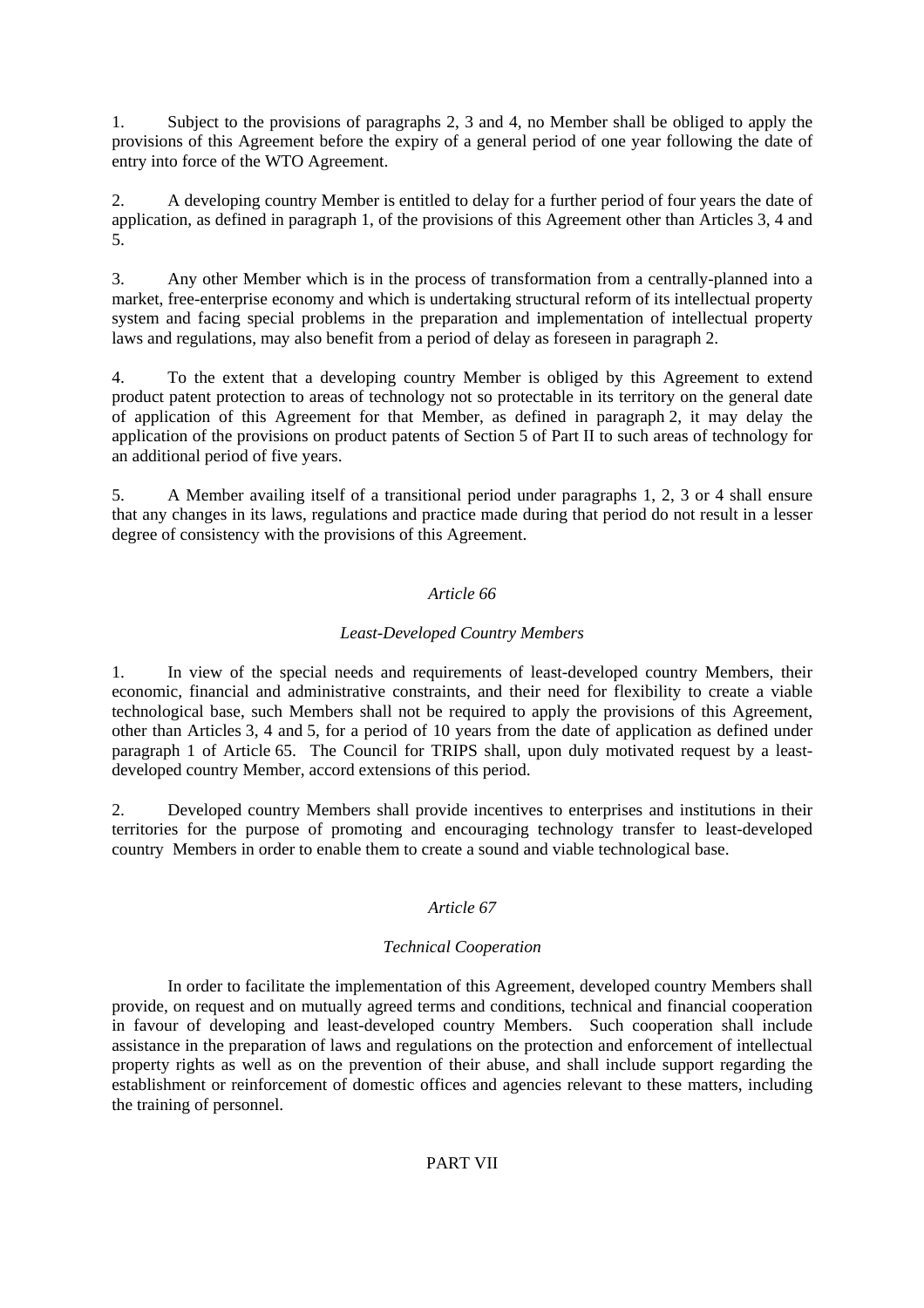#### INSTITUTIONAL ARRANGEMENTS; FINAL PROVISIONS

#### *Article 68*

### *Council for Trade-Related Aspects of Intellectual Property Rights*

 The Council for TRIPS shall monitor the operation of this Agreement and, in particular, Members' compliance with their obligations hereunder, and shall afford Members the opportunity of consulting on matters relating to the trade-related aspects of intellectual property rights. It shall carry out such other responsibilities as assigned to it by the Members, and it shall, in particular, provide any assistance requested by them in the context of dispute settlement procedures. In carrying out its functions, the Council for TRIPS may consult with and seek information from any source it deems appropriate. In consultation with WIPO, the Council shall seek to establish, within one year of its first meeting, appropriate arrangements for cooperation with bodies of that Organization.

### *Article 69*

#### *International Cooperation*

 Members agree to cooperate with each other with a view to eliminating international trade in goods infringing intellectual property rights. For this purpose, they shall establish and notify contact points in their administrations and be ready to exchange information on trade in infringing goods. They shall, in particular, promote the exchange of information and cooperation between customs authorities with regard to trade in counterfeit trademark goods and pirated copyright goods.

## *Article 70*

### *Protection of Existing Subject Matter*

1. This Agreement does not give rise to obligations in respect of acts which occurred before the date of application of the Agreement for the Member in question.

2. Except as otherwise provided for in this Agreement, this Agreement gives rise to obligations in respect of all subject matter existing at the date of application of this Agreement for the Member in question, and which is protected in that Member on the said date, or which meets or comes subsequently to meet the criteria for protection under the terms of this Agreement. In respect of this paragraph and paragraphs 3 and 4, copyright obligations with respect to existing works shall be solely determined under Article 18 of the Berne Convention (1971), and obligations with respect to the rights of producers of phonograms and performers in existing phonograms shall be determined solely under Article 18 of the Berne Convention (1971) as made applicable under paragraph 6 of Article 14 of this Agreement.

3. There shall be no obligation to restore protection to subject matter which on the date of application of this Agreement for the Member in question has fallen into the public domain.

4. In respect of any acts in respect of specific objects embodying protected subject matter which become infringing under the terms of legislation in conformity with this Agreement, and which were commenced, or in respect of which a significant investment was made, before the date of acceptance of the WTO Agreement by that Member, any Member may provide for a limitation of the remedies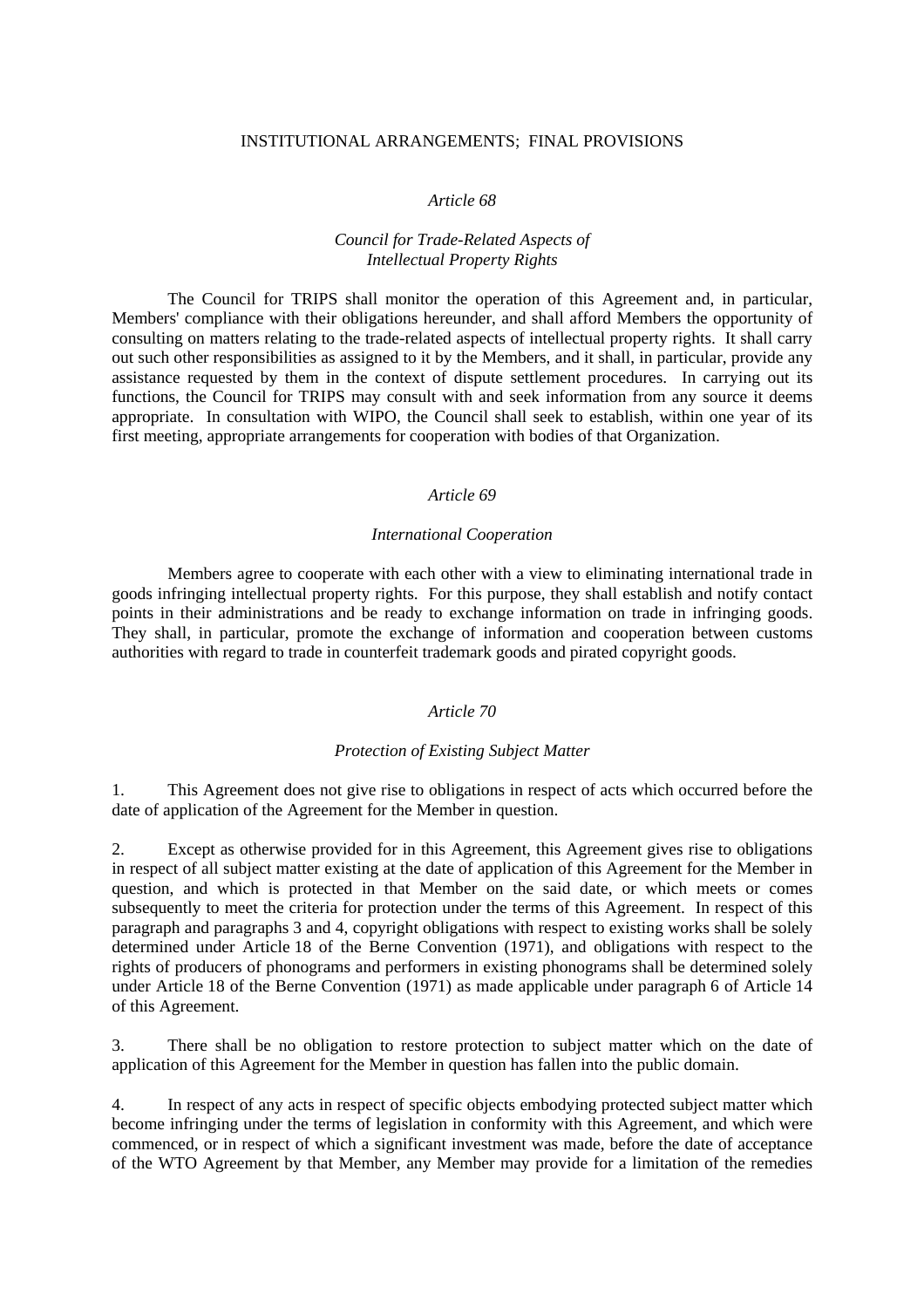available to the right holder as to the continued performance of such acts after the date of application of this Agreement for that Member. In such cases the Member shall, however, at least provide for the payment of equitable remuneration.

5. A Member is not obliged to apply the provisions of Article 11 and of paragraph 4 of Article 14 with respect to originals or copies purchased prior to the date of application of this Agreement for that Member.

6. Members shall not be required to apply Article 31, or the requirement in paragraph 1 of Article 27 that patent rights shall be enjoyable without discrimination as to the field of technology, to use without the authorization of the right holder where authorization for such use was granted by the government before the date this Agreement became known.

7. In the case of intellectual property rights for which protection is conditional upon registration, applications for protection which are pending on the date of application of this Agreement for the Member in question shall be permitted to be amended to claim any enhanced protection provided under the provisions of this Agreement. Such amendments shall not include new matter.

8. Where a Member does not make available as of the date of entry into force of the WTO Agreement patent protection for pharmaceutical and agricultural chemical products commensurate with its obligations under Article 27, that Member shall:

- (a) notwithstanding the provisions of Part VI, provide as from the date of entry into force of the WTO Agreement a means by which applications for patents for such inventions can be filed;
- (b) apply to these applications, as of the date of application of this Agreement, the criteria for patentability as laid down in this Agreement as if those criteria were being applied on the date of filing in that Member or, where priority is available and claimed, the priority date of the application; and
- (c) provide patent protection in accordance with this Agreement as from the grant of the patent and for the remainder of the patent term, counted from the filing date in accordance with Article 33 of this Agreement, for those of these applications that meet the criteria for protection referred to in subparagraph (b).

9. Where a product is the subject of a patent application in a Member in accordance with paragraph 8(a), exclusive marketing rights shall be granted, notwithstanding the provisions of Part VI, for a period of five years after obtaining marketing approval in that Member or until a product patent is granted or rejected in that Member, whichever period is shorter, provided that, subsequent to the entry into force of the WTO Agreement, a patent application has been filed and a patent granted for that product in another Member and marketing approval obtained in such other Member.

# *Article 71*

# *Review and Amendment*

1. The Council for TRIPS shall review the implementation of this Agreement after the expiration of the transitional period referred to in paragraph 2 of Article 65. The Council shall, having regard to the experience gained in its implementation, review it two years after that date, and at identical intervals thereafter. The Council may also undertake reviews in the light of any relevant new developments which might warrant modification or amendment of this Agreement.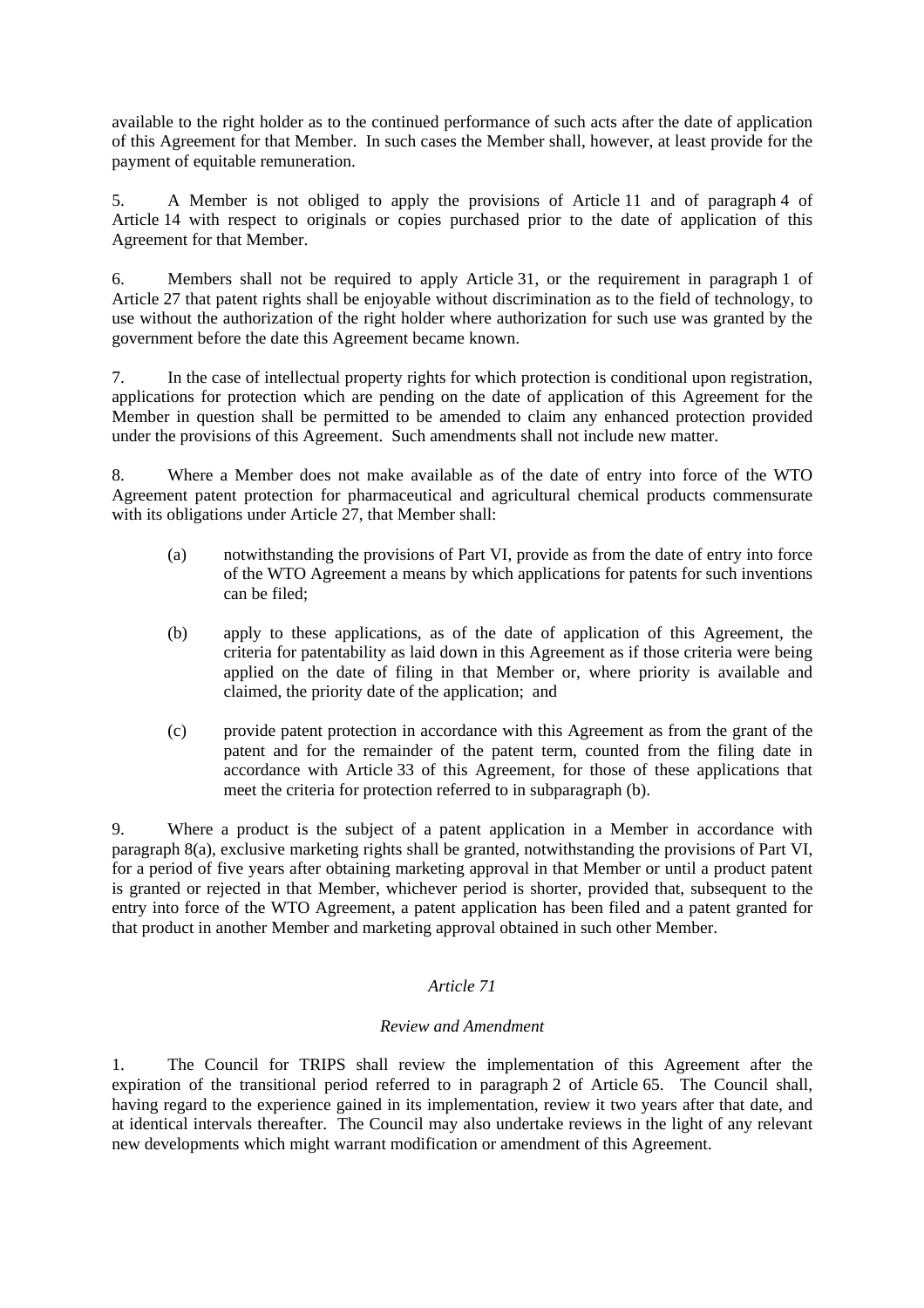2. Amendments merely serving the purpose of adjusting to higher levels of protection of intellectual property rights achieved, and in force, in other multilateral agreements and accepted under those agreements by all Members of the WTO may be referred to the Ministerial Conference for action in accordance with paragraph 6 of Article X of the WTO Agreement on the basis of a consensus proposal from the Council for TRIPS.

## *Article 72*

### *Reservations*

 Reservations may not be entered in respect of any of the provisions of this Agreement without the consent of the other Members.

## *Article 73*

# *Security Exceptions*

Nothing in this Agreement shall be construed:

- (a) to require a Member to furnish any information the disclosure of which it considers contrary to its essential security interests; or
- (b) to prevent a Member from taking any action which it considers necessary for the protection of its essential security interests;
	- (i) relating to fissionable materials or the materials from which they are derived;
	- (ii) relating to the traffic in arms, ammunition and implements of war and to such traffic in other goods and materials as is carried on directly or indirectly for the purpose of supplying a military establishment;
	- (iii) taken in time of war or other emergency in international relations; or

(c) to prevent a Member from taking any action in pursuance of its obligations under the United Nations Charter for the maintenance of international peace and security.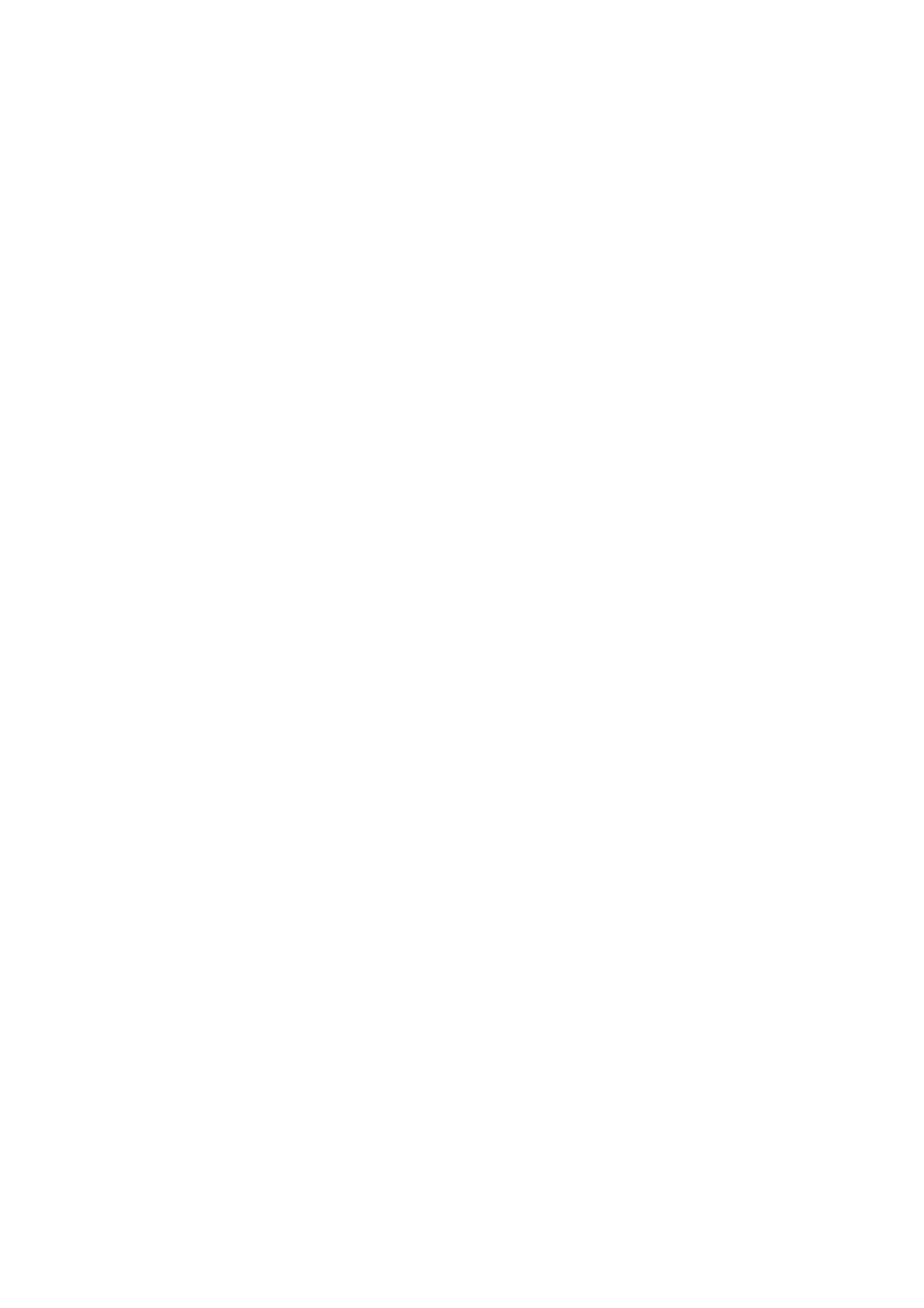# **ANNEX TO THE TRIPS AGREEMENT**

- 1. For the purposes of Article 31*bis* and this Annex:
	- (a) "pharmaceutical product" means any patented product, or product manufactured through a patented process, of the pharmaceutical sector needed to address the public health problems as recognized in paragraph 1 of the Declaration on the TRIPS Agreement and Public Health  $(WT\overline{MIN(01)/DEC/2})$ . It is understood that active ingredients necessary for its manufacture and diagnostic kits needed for its use would be included<sup>1</sup>;
	- (b) "eligible importing Member" means any least-developed country Member, and any other Member that has made a notification<sup>2</sup> to the Council for TRIPS of its intention to use the system set out in Article 31*bis* and this Annex ("system") as an importer, it being understood that a Member may notify at any time that it will use the system in whole or in a limited way, for example only in the case of a national emergency or other circumstances of extreme urgency or in cases of public non-commercial use. It is noted that some Members will not use the system as importing Members<sup>3</sup> and that some other Members have stated that, if they use the system, it would be in no more than situations of national emergency or other circumstances of extreme urgency;
	- (c) "exporting Member" means a Member using the system to produce pharmaceutical products for, and export them to, an eligible importing Member.
	- 2. The terms referred to in paragraph 1 of Article 31*bis* are that:
	- (a) the eligible importing Member(s)<sup>4</sup> has made a notification<sup>2</sup> to the Council for TRIPS, that:
		- (i) specifies the names and expected quantities of the product(s) needed<sup>5</sup>;
		- (ii) confirms that the eligible importing Member in question, other than a least-developed country Member, has established that it has insufficient or no manufacturing capacities in the pharmaceutical sector for the product(s) in question in one of the ways set out in the Appendix to this Annex; and
		- (iii) confirms that, where a pharmaceutical product is patented in its territory, it has granted or intends to grant a compulsory licence in accordance with Articles 31 and 31*bis* of this Agreement and the provisions of this Annex<sup>6</sup>;

<sup>&</sup>lt;u>1</u> <sup>1</sup> This subparagraph is without prejudice to subparagraph  $1(b)$ .

 $2<sup>2</sup>$  It is understood that this notification does not need to be approved by a WTO body in order to use the system.

Australia, Canada, the European Communities with, for the purposes of Article 31*bis* and this Annex, its member States, Iceland, Japan, New Zealand, Norway, Switzerland, and the United States. 4

<sup>&</sup>lt;sup>4</sup> Joint notifications providing the information required under this subparagraph may be made by the regional organizations referred to in paragraph 3 of Article 31*bis* on behalf of eligible importing Members using the system that are parties to them, with the agreement of those parties.

 $<sup>5</sup>$  The notification will be made available publicly by the WTO Secretariat through a page on the WTO</sup> website dedicated to the system.

 $6$  This subparagraph is without prejudice to Article 66.1 of this Agreement.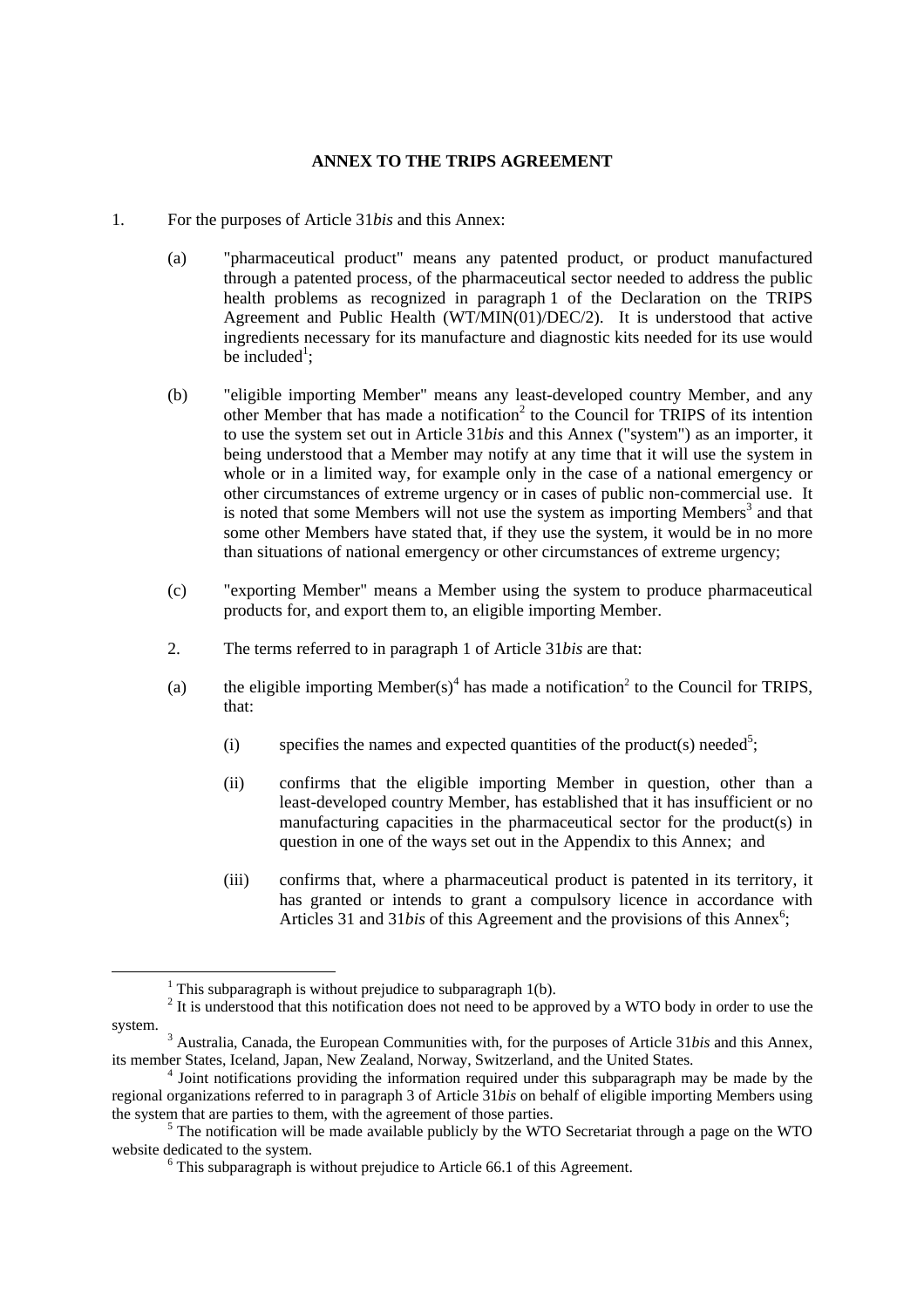- (b) the compulsory licence issued by the exporting Member under the system shall contain the following conditions:
	- (i) only the amount necessary to meet the needs of the eligible importing Member(s) may be manufactured under the licence and the entirety of this production shall be exported to the Member(s) which has notified its needs to the Council for TRIPS;
	- (ii) products produced under the licence shall be clearly identified as being produced under the system through specific labelling or marking. Suppliers should distinguish such products through special packaging and/or special colouring/shaping of the products themselves, provided that such distinction is feasible and does not have a significant impact on price; and
	- (iii) before shipment begins, the licensee shall post on a website<sup>7</sup> the following information:
		- the quantities being supplied to each destination as referred to in indent (i) above; and
		- the distinguishing features of the product(s) referred to in indent (ii) above;
- (c) the exporting Member shall notify<sup>8</sup> the Council for TRIPS of the grant of the licence, including the conditions attached to it. $9$  The information provided shall include the name and address of the licensee, the product(s) for which the licence has been granted, the quantity(ies) for which it has been granted, the country(ies) to which the product(s) is (are) to be supplied and the duration of the licence. The notification shall also indicate the address of the website referred to in subparagraph (b)(iii) above.

3. In order to ensure that the products imported under the system are used for the public health purposes underlying their importation, eligible importing Members shall take reasonable measures within their means, proportionate to their administrative capacities and to the risk of trade diversion to prevent re-exportation of the products that have actually been imported into their territories under the system. In the event that an eligible importing Member that is a developing country Member or a least-developed country Member experiences difficulty in implementing this provision, developed country Members shall provide, on request and on mutually agreed terms and conditions, technical and financial cooperation in order to facilitate its implementation.

4. Members shall ensure the availability of effective legal means to prevent the importation into, and sale in, their territories of products produced under the system and diverted to their markets inconsistently with its provisions, using the means already required to be available under this Agreement. If any Member considers that such measures are proving insufficient for this purpose, the matter may be reviewed in the Council for TRIPS at the request of that Member.

5. With a view to harnessing economies of scale for the purposes of enhancing purchasing power for, and facilitating the local production of, pharmaceutical products, it is recognized that the

 <sup>7</sup>  $\frac{7}{1}$  The licensee may use for this purpose its own website or, with the assistance of the WTO Secretariat, the page on the WTO website dedicated to the system.

<sup>&</sup>lt;sup>8</sup> It is understood that this notification does not need to be approved by a WTO body in order to use the system.

 $9$  The notification will be made available publicly by the WTO Secretariat through a page on the WTO website dedicated to the system.